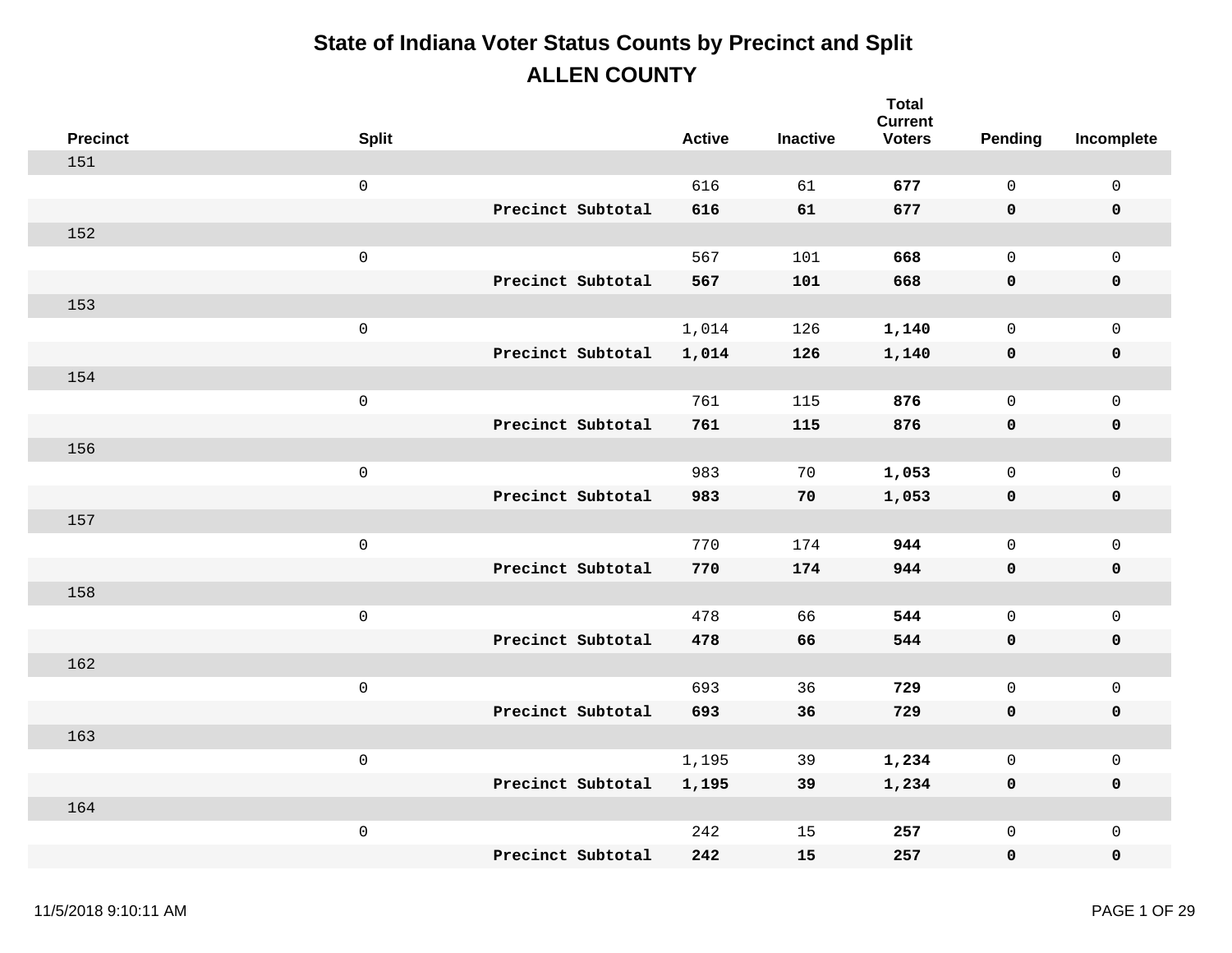| <b>Precinct</b> | <b>Split</b> |                   | <b>Active</b> | <b>Inactive</b> | <b>Total</b><br><b>Current</b><br><b>Voters</b> | <b>Pending</b> | Incomplete          |
|-----------------|--------------|-------------------|---------------|-----------------|-------------------------------------------------|----------------|---------------------|
| 166             |              |                   |               |                 |                                                 |                |                     |
|                 | $\mathbf 0$  |                   | 1,080         | 99              | 1,179                                           | $\mathbf 0$    | $\mathbf 0$         |
|                 |              | Precinct Subtotal | 1,080         | 99              | 1,179                                           | $\mathbf 0$    | $\mathbf 0$         |
| 168             |              |                   |               |                 |                                                 |                |                     |
|                 | $\mathsf 0$  |                   | 962           | 58              | 1,020                                           | $\mathsf{O}$   | $\mathbf 0$         |
|                 |              | Precinct Subtotal | 962           | 58              | 1,020                                           | $\mathbf 0$    | $\mathbf 0$         |
| 169             |              |                   |               |                 |                                                 |                |                     |
|                 | $\mathsf 0$  |                   | 922           | 119             | 1,041                                           | $\mathbf 0$    | $\mathsf{O}\xspace$ |
|                 |              | Precinct Subtotal | 922           | 119             | 1,041                                           | $\mathbf 0$    | $\mathbf 0$         |
| 170             |              |                   |               |                 |                                                 |                |                     |
|                 | $\mathsf 0$  |                   | 1,645         | 109             | 1,754                                           | $\mathsf{O}$   | $\mathsf{O}\xspace$ |
|                 |              | Precinct Subtotal | 1,645         | 109             | 1,754                                           | $\mathbf 0$    | $\mathbf 0$         |
| 172             |              |                   |               |                 |                                                 |                |                     |
|                 | $\mathsf 0$  |                   | 1,035         | 92              | 1,127                                           | $\mathbf 0$    | $\mathbf 0$         |
|                 |              | Precinct Subtotal | 1,035         | 92              | 1,127                                           | $\mathbf 0$    | $\mathbf 0$         |
| 174             |              |                   |               |                 |                                                 |                |                     |
|                 | $\mathsf 0$  |                   | 524           | 27              | 551                                             | $\mathsf{O}$   | $\mathbf 0$         |
|                 |              | Precinct Subtotal | 524           | 27              | 551                                             | 0              | $\mathbf 0$         |
| 175             |              |                   |               |                 |                                                 |                |                     |
|                 | $\mathbf 0$  |                   | 694           | 52              | 746                                             | $\mathsf{O}$   | $\mathsf{O}\xspace$ |
|                 |              | Precinct Subtotal | 694           | 52              | 746                                             | 0              | $\mathbf 0$         |
| 176             |              |                   |               |                 |                                                 |                |                     |
|                 | $\mathsf 0$  |                   | 729           | 56              | 785                                             | $\mathbf 0$    | $\mathsf{O}\xspace$ |
|                 |              | Precinct Subtotal | 729           | 56              | 785                                             | $\mathbf 0$    | $\mathbf 0$         |
| 177             |              |                   |               |                 |                                                 |                |                     |
|                 | $\mathsf 0$  |                   | 1,394         | 88              | 1,482                                           | $\mathbf 0$    | $\mathsf 0$         |
|                 |              | Precinct Subtotal | 1,394         | 88              | 1,482                                           | $\mathbf 0$    | $\mathbf 0$         |
| 178             |              |                   |               |                 |                                                 |                |                     |
|                 | $\mathsf 0$  |                   | 1,037         | 58              | 1,095                                           | $\mathsf{O}$   | $\mathbf 0$         |
|                 |              | Precinct Subtotal | 1,037         | 58              | 1,095                                           | 0              | $\pmb{0}$           |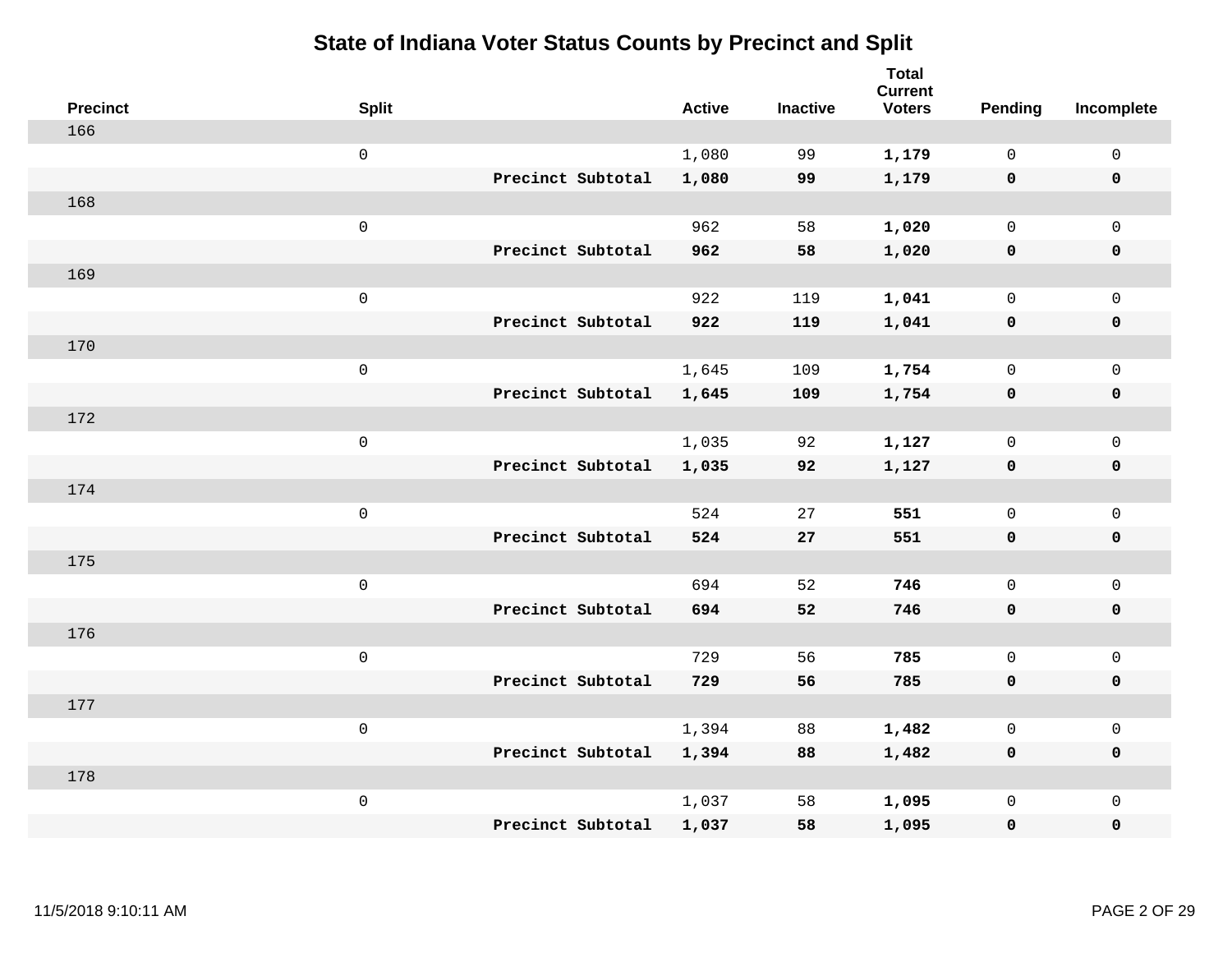| <b>Precinct</b> | <b>Split</b>        |                   | <b>Active</b> | <b>Inactive</b> | <b>Total</b><br><b>Current</b><br><b>Voters</b> | Pending      | Incomplete          |
|-----------------|---------------------|-------------------|---------------|-----------------|-------------------------------------------------|--------------|---------------------|
| 179             |                     |                   |               |                 |                                                 |              |                     |
|                 | $\mathsf{O}$        |                   | 970           | 68              | 1,038                                           | $\mathbf 0$  | $\mathsf{O}$        |
|                 |                     | Precinct Subtotal | 970           | 68              | 1,038                                           | $\mathbf 0$  | $\mathbf 0$         |
| 180             |                     |                   |               |                 |                                                 |              |                     |
|                 | $\mathsf{O}\xspace$ |                   | 1,505         | 100             | 1,605                                           | $\mathbf 0$  | $\mathsf{O}$        |
|                 |                     | Precinct Subtotal | 1,505         | 100             | 1,605                                           | $\mathbf 0$  | 0                   |
| 183             |                     |                   |               |                 |                                                 |              |                     |
|                 | $\mathsf{O}\xspace$ |                   | 791           | 41              | 832                                             | $\mathbf 0$  | $\mathsf{O}\xspace$ |
|                 |                     | Precinct Subtotal | 791           | 41              | 832                                             | 0            | 0                   |
| 184             |                     |                   |               |                 |                                                 |              |                     |
|                 | $\mathsf{O}\xspace$ |                   | 691           | 78              | 769                                             | $\mathbf 0$  | $\mathsf{O}\xspace$ |
|                 |                     | Precinct Subtotal | 691           | 78              | 769                                             | $\mathbf 0$  | 0                   |
| 185             |                     |                   |               |                 |                                                 |              |                     |
|                 | $\mathsf{O}\xspace$ |                   | 1,067         | 103             | 1,170                                           | $\mathbf 0$  | $\mathsf{O}$        |
|                 |                     | Precinct Subtotal | 1,067         | 103             | 1,170                                           | $\mathbf 0$  | 0                   |
| 186             |                     |                   |               |                 |                                                 |              |                     |
|                 | $\mathsf{O}\xspace$ |                   | 1,178         | 143             | 1,321                                           | $\mathsf{O}$ | $\mathsf{O}$        |
|                 |                     | Precinct Subtotal | 1,178         | 143             | 1,321                                           | 0            | 0                   |
| 188             |                     |                   |               |                 |                                                 |              |                     |
|                 | $\mathsf{O}\xspace$ |                   | 935           | 68              | 1,003                                           | $\mathsf{O}$ | $\mathsf{O}$        |
|                 |                     | Precinct Subtotal | 935           | 68              | 1,003                                           | 0            | 0                   |
| 189             |                     |                   |               |                 |                                                 |              |                     |
|                 | $\mathsf 0$         |                   | 1,043         | 117             | 1,160                                           | $\mathsf{O}$ | $\mathsf{O}\xspace$ |
|                 |                     | Precinct Subtotal | 1,043         | 117             | 1,160                                           | 0            | 0                   |
| 190             |                     |                   |               |                 |                                                 |              |                     |
|                 | $\mathsf{O}\xspace$ |                   | 1,310         | 106             | 1,416                                           | 0            | $\mathsf 0$         |
|                 |                     | Precinct Subtotal | 1,310         | 106             | 1,416                                           | 0            | 0                   |
| 192             |                     |                   |               |                 |                                                 |              |                     |
|                 | $\mathsf 0$         |                   | 787           | 81              | 868                                             | $\mathsf{O}$ | $\mathsf{O}$        |
|                 |                     | Precinct Subtotal | 787           | 81              | 868                                             | 0            | 0                   |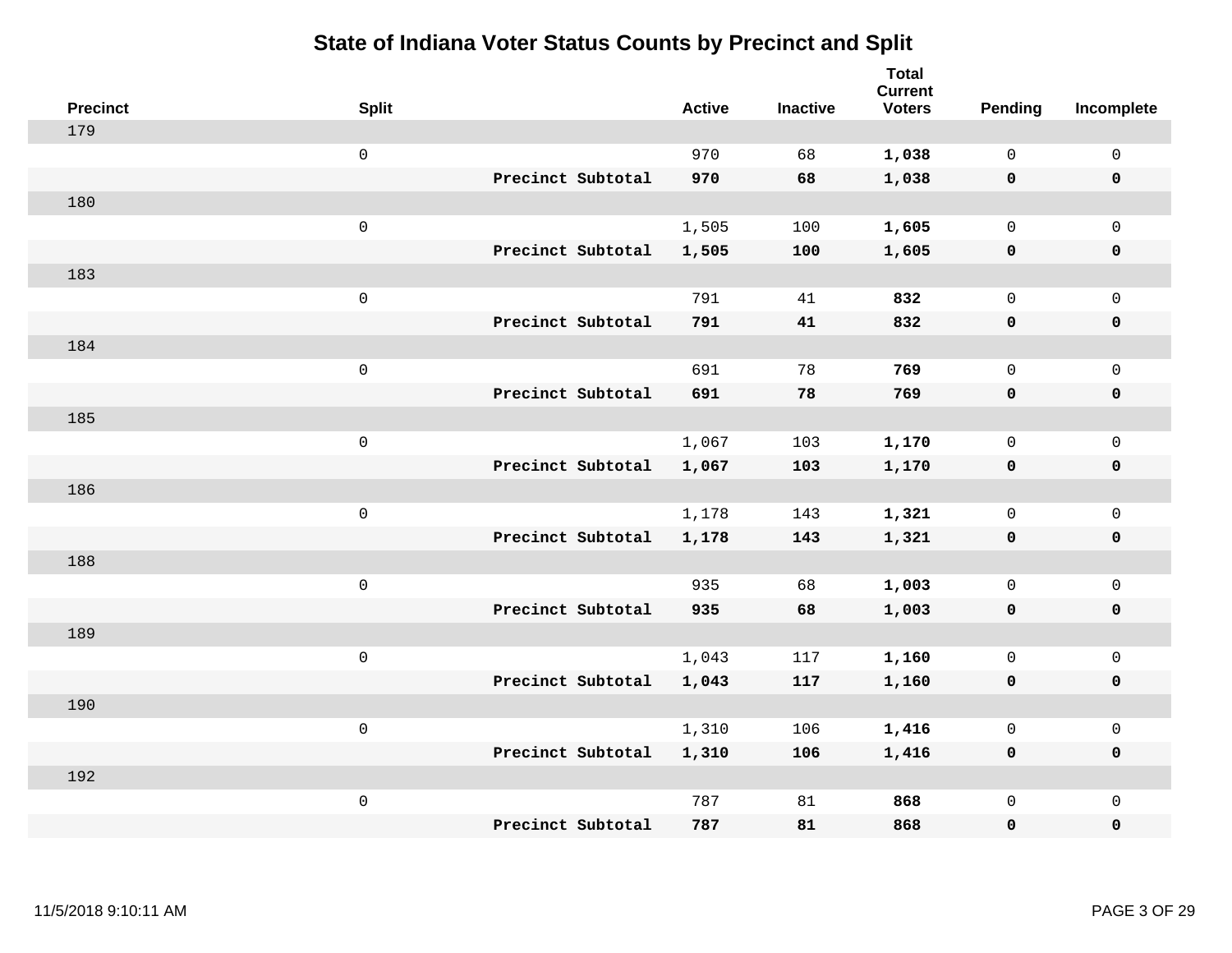| <b>Precinct</b> | <b>Split</b>        |                   | <b>Active</b> | <b>Inactive</b> | <b>Total</b><br><b>Current</b><br><b>Voters</b> | <b>Pending</b> | Incomplete          |
|-----------------|---------------------|-------------------|---------------|-----------------|-------------------------------------------------|----------------|---------------------|
| 194             |                     |                   |               |                 |                                                 |                |                     |
|                 | $\mathsf{O}$        |                   | 1,160         | 60              | 1,220                                           | $\mathbf 0$    | 0                   |
|                 |                     | Precinct Subtotal | 1,160         | 60              | 1,220                                           | $\mathbf 0$    | $\mathbf 0$         |
| 195             |                     |                   |               |                 |                                                 |                |                     |
|                 | $\mathsf{O}\xspace$ |                   | 1,084         | 91              | 1,175                                           | $\mathsf{O}$   | $\mathsf{O}$        |
|                 |                     | Precinct Subtotal | 1,084         | 91              | 1,175                                           | $\mathbf 0$    | $\pmb{0}$           |
| 196             |                     |                   |               |                 |                                                 |                |                     |
|                 | $\mathsf{O}\xspace$ |                   | 8             | $\mathbf{1}$    | 9                                               | $\mathbf{0}$   | $\mathsf{O}$        |
|                 |                     | Precinct Subtotal | 8             | $\mathbf{1}$    | 9                                               | $\mathbf 0$    | $\mathbf 0$         |
| 197             |                     |                   |               |                 |                                                 |                |                     |
|                 | $\mathsf{O}\xspace$ |                   | 499           | 61              | 560                                             | $\mathbf{0}$   | $\mathbf 0$         |
|                 |                     | Precinct Subtotal | 499           | 61              | 560                                             | $\mathbf 0$    | $\mathbf 0$         |
| 200             |                     |                   |               |                 |                                                 |                |                     |
|                 | $\mathsf{O}$        |                   | 527           | 53              | 580                                             | $\mathbf{0}$   | $\mathbf 0$         |
|                 |                     | Precinct Subtotal | 527           | 53              | 580                                             | $\mathbf 0$    | $\mathbf 0$         |
| 203             |                     |                   |               |                 |                                                 |                |                     |
|                 | $\mathsf{O}\xspace$ |                   | 920           | 105             | 1,025                                           | $\mathsf{O}$   | $\mathsf{O}$        |
|                 |                     | Precinct Subtotal | 920           | 105             | 1,025                                           | 0              | $\pmb{0}$           |
| 204             |                     |                   |               |                 |                                                 |                |                     |
|                 | $\mathsf{O}\xspace$ |                   | 1,036         | 95              | 1,131                                           | $\mathsf{O}$   | $\mathsf{O}$        |
|                 |                     | Precinct Subtotal | 1,036         | 95              | 1,131                                           | 0              | $\mathbf 0$         |
| 205             |                     |                   |               |                 |                                                 |                |                     |
|                 | $\mathsf{O}\xspace$ |                   | 1,404         | 126             | 1,530                                           | $\mathsf{O}$   | $\mathsf{O}\xspace$ |
|                 |                     | Precinct Subtotal | 1,404         | 126             | 1,530                                           | $\mathbf 0$    | $\mathbf 0$         |
| 207             |                     |                   |               |                 |                                                 |                |                     |
|                 | $\mathsf 0$         |                   | 1,231         | 117             | 1,348                                           | 0              | $\mathsf 0$         |
|                 |                     | Precinct Subtotal | 1,231         | 117             | 1,348                                           | $\mathbf 0$    | $\mathbf 0$         |
| 209             |                     |                   |               |                 |                                                 |                |                     |
|                 | $\mathsf{O}\xspace$ |                   | 531           | 37              | 568                                             | 0              | $\mathsf{O}$        |
|                 |                     | Precinct Subtotal | 531           | 37              | 568                                             | 0              | $\mathbf 0$         |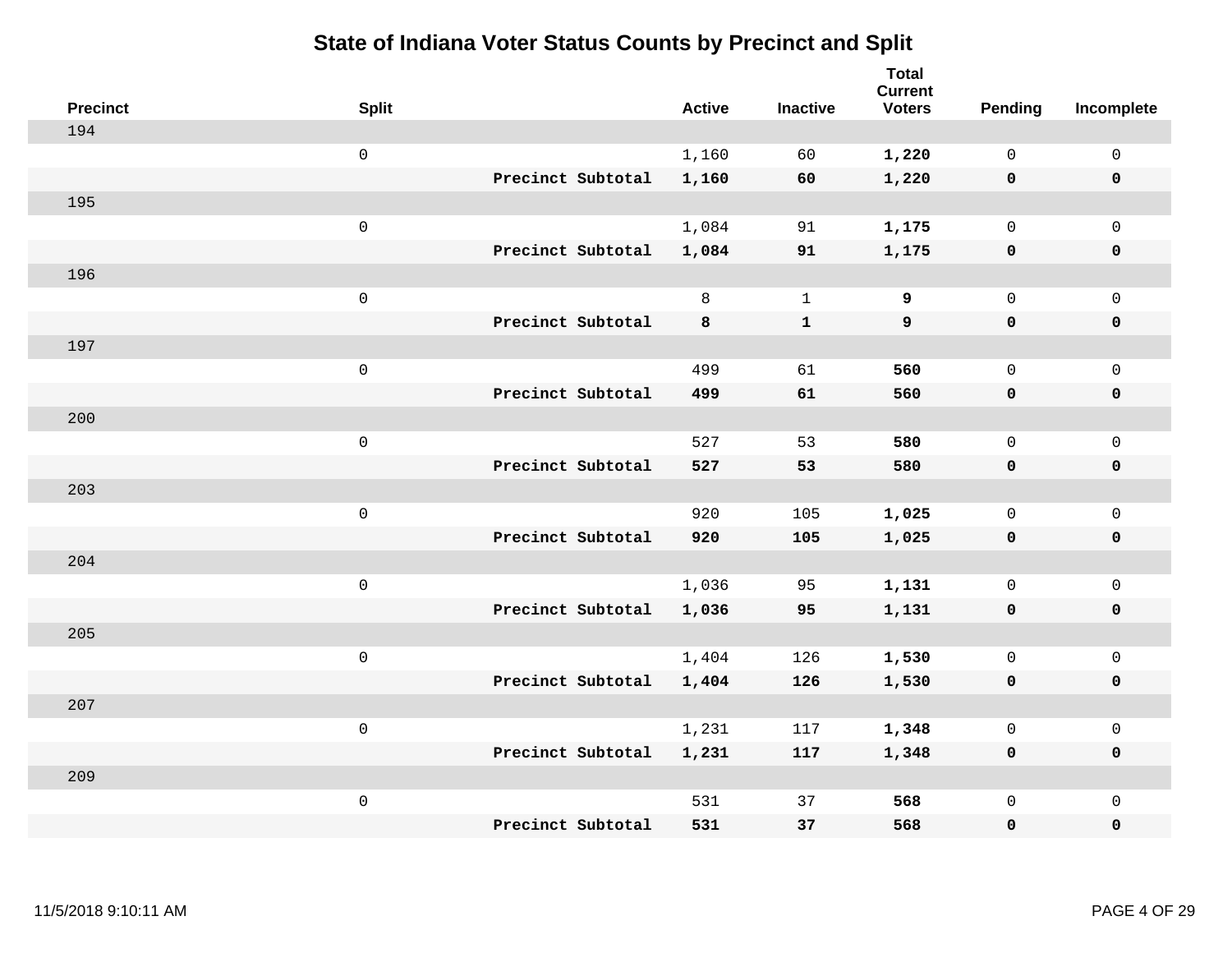| <b>Precinct</b> | <b>Split</b>        |                   | <b>Active</b> | <b>Inactive</b> | <b>Total</b><br><b>Current</b><br><b>Voters</b> | Pending      | Incomplete          |
|-----------------|---------------------|-------------------|---------------|-----------------|-------------------------------------------------|--------------|---------------------|
| 210             |                     |                   |               |                 |                                                 |              |                     |
|                 | $\mathsf 0$         |                   | 923           | 75              | 998                                             | $\mathbf 0$  | $\mathsf 0$         |
|                 |                     | Precinct Subtotal | 923           | 75              | 998                                             | $\mathbf 0$  | $\mathbf 0$         |
| 211             |                     |                   |               |                 |                                                 |              |                     |
|                 | $\mathsf 0$         |                   | 583           | 31              | 614                                             | $\mathbf 0$  | $\mathsf{O}$        |
|                 |                     | Precinct Subtotal | 583           | 31              | 614                                             | $\mathbf 0$  | 0                   |
| 212             |                     |                   |               |                 |                                                 |              |                     |
|                 | $\mathsf 0$         |                   | 547           | 93              | 640                                             | $\mathbf 0$  | $\mathsf{O}$        |
|                 |                     | Precinct Subtotal | 547           | 93              | 640                                             | $\mathbf 0$  | $\pmb{0}$           |
| 213             |                     |                   |               |                 |                                                 |              |                     |
|                 | $\mathsf 0$         |                   | 1,202         | 195             | 1,397                                           | $\mathbf 0$  | $\mathsf{O}\xspace$ |
|                 |                     | Precinct Subtotal | 1,202         | 195             | 1,397                                           | $\mathbf 0$  | $\pmb{0}$           |
| 214             |                     |                   |               |                 |                                                 |              |                     |
|                 | $\mathsf 0$         |                   | 452           | 56              | 508                                             | $\mathbf 0$  | $\mathsf 0$         |
|                 |                     | Precinct Subtotal | 452           | 56              | 508                                             | 0            | $\pmb{0}$           |
| 216             |                     |                   |               |                 |                                                 |              |                     |
|                 | $\,0\,$             |                   | 368           | 37              | 405                                             | $\mathbf 0$  | $\mathsf{O}\xspace$ |
|                 |                     | Precinct Subtotal | 368           | 37              | 405                                             | $\mathbf 0$  | 0                   |
| 217             |                     |                   |               |                 |                                                 |              |                     |
|                 | $\mathbf 0$         |                   | 753           | 48              | 801                                             | $\mathbf 0$  | $\mathsf{O}\xspace$ |
|                 |                     | Precinct Subtotal | 753           | 48              | 801                                             | $\mathbf 0$  | 0                   |
| 218             |                     |                   |               |                 |                                                 |              |                     |
|                 | $\mathsf{O}\xspace$ |                   | 968           | 47              | 1,015                                           | $\mathbf 0$  | $\mathsf{O}\xspace$ |
|                 |                     | Precinct Subtotal | 968           | 47              | 1,015                                           | $\mathbf 0$  | 0                   |
| 255             |                     |                   |               |                 |                                                 |              |                     |
|                 | $\mathsf 0$         |                   | 939           | 68              | 1,007                                           | $\mathbf 0$  | $\mathsf 0$         |
|                 |                     | Precinct Subtotal | 939           | 68              | 1,007                                           | 0            | 0                   |
| 256             |                     |                   |               |                 |                                                 |              |                     |
|                 | $\mathbf 0$         |                   | 888           | 38              | 926                                             | $\mathsf{O}$ | $\mathsf{O}$        |
|                 |                     | Precinct Subtotal | 888           | 38              | 926                                             | 0            | 0                   |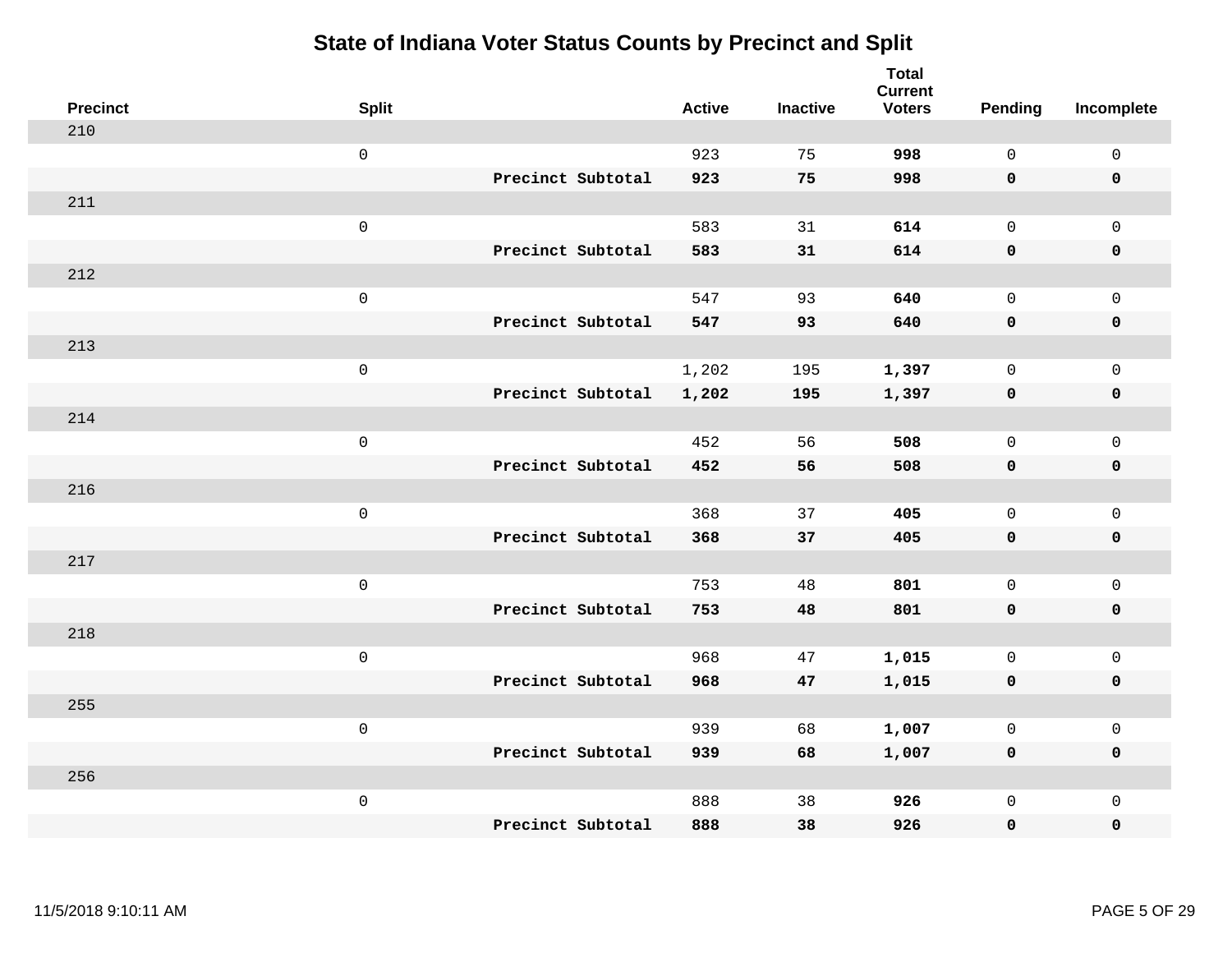| <b>Precinct</b> | <b>Split</b>        |                   | <b>Active</b> | <b>Inactive</b> | <b>Total</b><br><b>Current</b><br><b>Voters</b> | <b>Pending</b> | Incomplete          |
|-----------------|---------------------|-------------------|---------------|-----------------|-------------------------------------------------|----------------|---------------------|
| 257             |                     |                   |               |                 |                                                 |                |                     |
|                 | $\mathsf 0$         |                   | 1,445         | 136             | 1,581                                           | $\mathbf{0}$   | $\mathbf 0$         |
|                 |                     | Precinct Subtotal | 1,445         | 136             | 1,581                                           | $\mathbf 0$    | $\mathbf 0$         |
| 259             |                     |                   |               |                 |                                                 |                |                     |
|                 | $\mathsf 0$         |                   | 582           | 57              | 639                                             | $\mathbf{0}$   | $\mathbf 0$         |
|                 |                     | Precinct Subtotal | 582           | 57              | 639                                             | $\mathbf 0$    | $\pmb{0}$           |
| 260             |                     |                   |               |                 |                                                 |                |                     |
|                 | $\mathsf 0$         |                   | 1,436         | 161             | 1,597                                           | $\mathbf{0}$   | $\mathsf{O}$        |
|                 |                     | Precinct Subtotal | 1,436         | 161             | 1,597                                           | 0              | $\mathbf 0$         |
| 261             |                     |                   |               |                 |                                                 |                |                     |
|                 | $\mathsf 0$         |                   | 693           | 94              | 787                                             | 0              | $\mathsf{O}$        |
|                 |                     | Precinct Subtotal | 693           | 94              | 787                                             | $\mathbf 0$    | $\pmb{0}$           |
| 262             |                     |                   |               |                 |                                                 |                |                     |
|                 | $\mathsf 0$         |                   | 252           | 29              | 281                                             | $\mathbf{0}$   | $\mathbf 0$         |
|                 |                     | Precinct Subtotal | 252           | 29              | 281                                             | 0              | $\mathbf 0$         |
| 270             |                     |                   |               |                 |                                                 |                |                     |
|                 | $\mathsf{O}\xspace$ |                   | 555           | 31              | 586                                             | $\mathbf{0}$   | $\mathsf{O}\xspace$ |
|                 |                     | Precinct Subtotal | 555           | 31              | 586                                             | $\mathbf 0$    | $\mathbf 0$         |
| 285             |                     |                   |               |                 |                                                 |                |                     |
|                 | $\mathsf{O}\xspace$ |                   | 1,543         | 162             | 1,705                                           | $\mathbf{0}$   | $\mathsf{O}$        |
|                 |                     | Precinct Subtotal | 1,543         | 162             | 1,705                                           | 0              | $\mathbf 0$         |
| 287             |                     |                   |               |                 |                                                 |                |                     |
|                 | $\mathsf 0$         |                   | 1,007         | 97              | 1,104                                           | 0              | $\mathsf{O}$        |
|                 |                     | Precinct Subtotal | 1,007         | 97              | 1,104                                           | $\mathbf 0$    | 0                   |
| 288             |                     |                   |               |                 |                                                 |                |                     |
|                 | $\mathsf 0$         |                   | 942           | 86              | 1,028                                           | $\mathsf{O}$   | $\mathsf{O}$        |
|                 |                     | Precinct Subtotal | 942           | 86              | 1,028                                           | 0              | 0                   |
| 289             |                     |                   |               |                 |                                                 |                |                     |
|                 | $\mathsf 0$         |                   | 1,283         | 102             | 1,385                                           | 0              | $\mathbf 0$         |
|                 |                     | Precinct Subtotal | 1,283         | 102             | 1,385                                           | 0              | $\mathbf 0$         |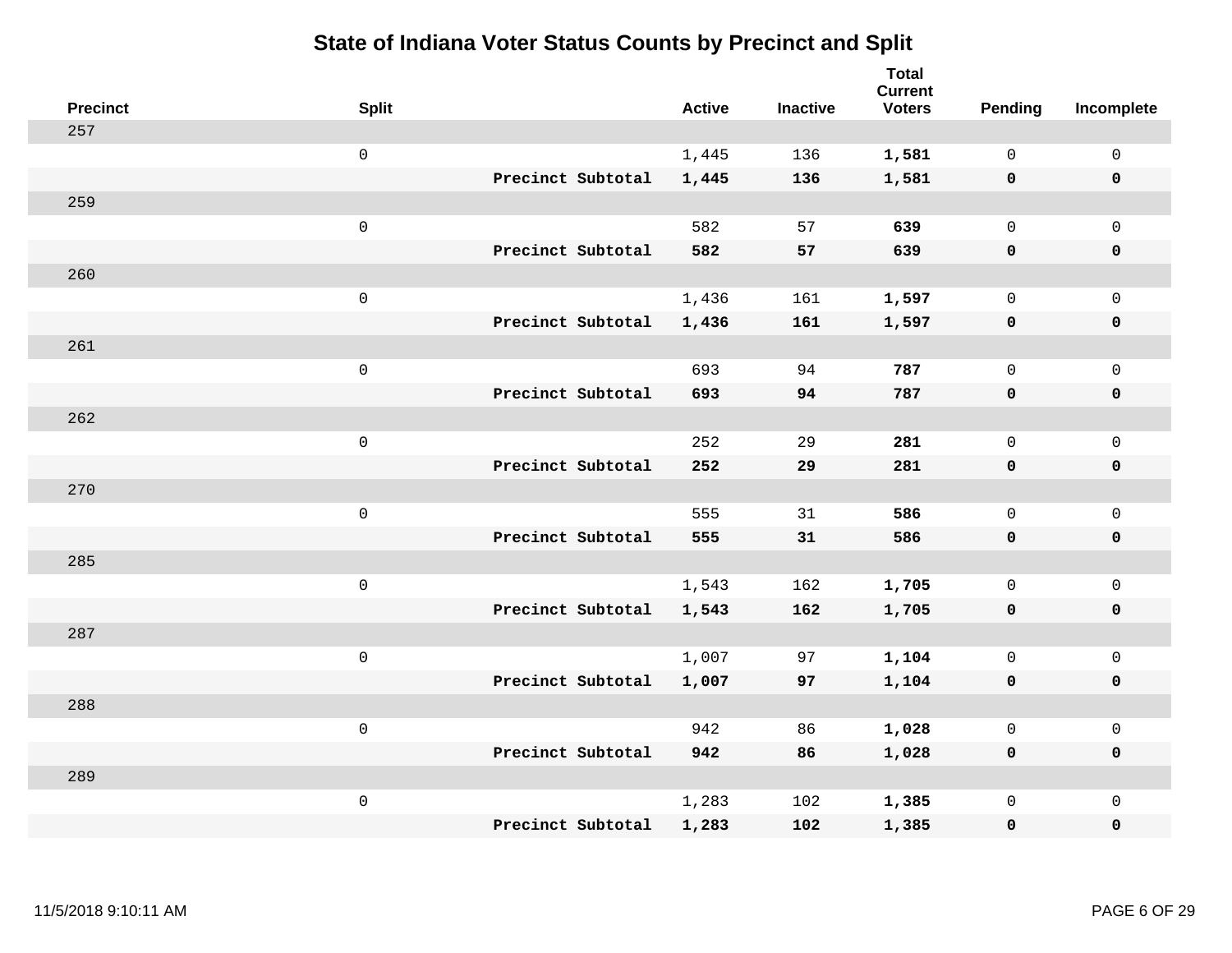| <b>Precinct</b> | <b>Split</b>        | <b>Active</b> | <b>Inactive</b> | <b>Total</b><br><b>Current</b><br><b>Voters</b> | Pending      | Incomplete          |
|-----------------|---------------------|---------------|-----------------|-------------------------------------------------|--------------|---------------------|
| 290             |                     |               |                 |                                                 |              |                     |
|                 | $\mathsf{O}\xspace$ | 656           | 37              | 693                                             | $\mathbf 0$  | $\mathsf{O}\xspace$ |
|                 | Precinct Subtotal   | 656           | 37              | 693                                             | $\mathbf 0$  | $\mathbf 0$         |
| 291             |                     |               |                 |                                                 |              |                     |
|                 | $\mathsf{O}\xspace$ | 609           | 53              | 662                                             | $\mathsf{O}$ | $\mathsf{O}$        |
|                 | Precinct Subtotal   | 609           | 53              | 662                                             | $\mathbf 0$  | 0                   |
| 292             |                     |               |                 |                                                 |              |                     |
|                 | $\mathsf 0$         | 570           | 75              | 645                                             | $\mathbf 0$  | $\mathsf{O}$        |
|                 | Precinct Subtotal   | 570           | 75              | 645                                             | $\mathbf 0$  | 0                   |
| 293             |                     |               |                 |                                                 |              |                     |
|                 | $\mathsf{O}\xspace$ | 998           | 114             | 1,112                                           | $\mathbf 0$  | $\mathsf{O}\xspace$ |
|                 | Precinct Subtotal   | 998           | 114             | 1,112                                           | $\mathbf 0$  | $\pmb{0}$           |
| 294             |                     |               |                 |                                                 |              |                     |
|                 | $\mathsf 0$         | 356           | 17              | 373                                             | $\mathbf{0}$ | $\mathsf{O}\xspace$ |
|                 | Precinct Subtotal   | 356           | 17              | 373                                             | 0            | $\mathbf 0$         |
| 296             |                     |               |                 |                                                 |              |                     |
|                 | $\mathsf{O}\xspace$ | 707           | 113             | 820                                             | $\mathsf{O}$ | $\mathsf{O}$        |
|                 | Precinct Subtotal   | 707           | 113             | 820                                             | 0            | 0                   |
| 297             |                     |               |                 |                                                 |              |                     |
|                 | $\mathsf{O}\xspace$ | 810           | 99              | 909                                             | $\mathbf 0$  | $\mathsf{O}\xspace$ |
|                 | Precinct Subtotal   | 810           | 99              | 909                                             | 0            | 0                   |
| 298             |                     |               |                 |                                                 |              |                     |
|                 | $\mathsf 0$         | 565           | 39              | 604                                             | $\mathbf 0$  | $\mathsf{O}\xspace$ |
|                 | Precinct Subtotal   | 565           | 39              | 604                                             | $\mathbf 0$  | 0                   |
| 303             |                     |               |                 |                                                 |              |                     |
|                 | $\mathsf 0$         | 1,282         | 89              | 1,371                                           | $\mathbf 0$  | $\mathsf{O}\xspace$ |
|                 | Precinct Subtotal   | 1,282         | 89              | 1,371                                           | 0            | 0                   |
| 304             |                     |               |                 |                                                 |              |                     |
|                 | $\mathsf 0$         | 705           | 93              | 798                                             | $\mathsf{O}$ | $\mathsf{O}$        |
|                 | Precinct Subtotal   | 705           | 93              | 798                                             | 0            | 0                   |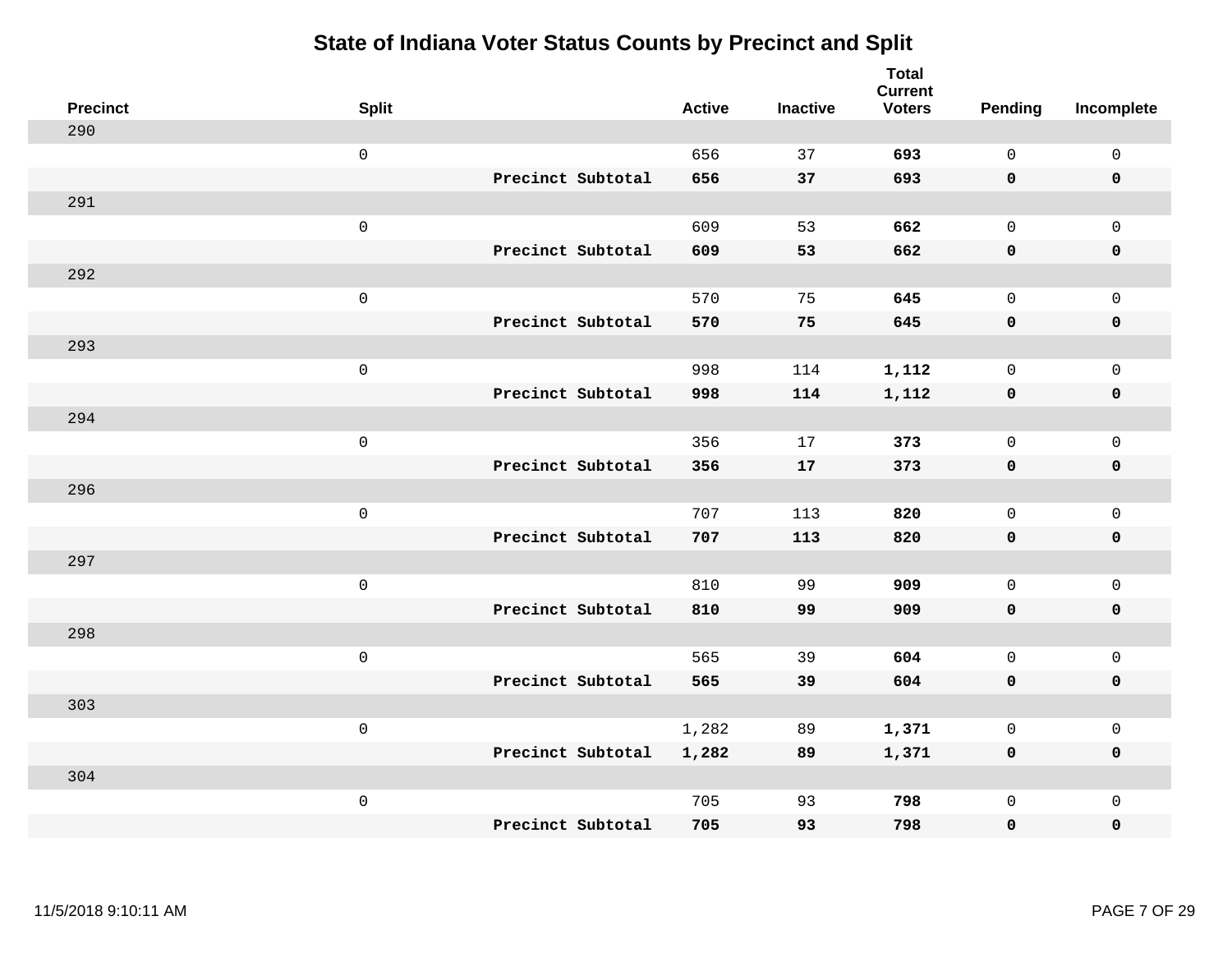| <b>Precinct</b> | <b>Split</b>        |                   | <b>Active</b> | <b>Inactive</b> | Total<br><b>Current</b><br><b>Voters</b> | Pending      | Incomplete          |
|-----------------|---------------------|-------------------|---------------|-----------------|------------------------------------------|--------------|---------------------|
| 306             |                     |                   |               |                 |                                          |              |                     |
|                 | $\mathsf{O}\xspace$ |                   | 1,412         | 220             | 1,632                                    | $\mathbf 0$  | $\mathsf{O}\xspace$ |
|                 |                     | Precinct Subtotal | 1,412         | 220             | 1,632                                    | $\mathbf 0$  | 0                   |
| 307             |                     |                   |               |                 |                                          |              |                     |
|                 | $\mathsf{O}\xspace$ |                   | 815           | 55              | 870                                      | $\mathbf 0$  | $\mathbf{0}$        |
|                 |                     | Precinct Subtotal | 815           | 55              | 870                                      | 0            | 0                   |
| 309             |                     |                   |               |                 |                                          |              |                     |
|                 | $\mathbf 0$         |                   | 1,203         | 93              | 1,296                                    | $\mathbf 0$  | $\mathsf{O}$        |
|                 |                     | Precinct Subtotal | 1,203         | 93              | 1,296                                    | 0            | 0                   |
| 310             |                     |                   |               |                 |                                          |              |                     |
|                 | $\mathbf 0$         |                   | 1,160         | 263             | 1,423                                    | $\mathsf{O}$ | $\mathsf{O}$        |
|                 |                     | Precinct Subtotal | 1,160         | 263             | 1,423                                    | 0            | 0                   |
| 311             |                     |                   |               |                 |                                          |              |                     |
|                 | $\mathbf 0$         |                   | 1,015         | 75              | 1,090                                    | $\mathsf{O}$ | $\mathsf{O}$        |
|                 |                     | Precinct Subtotal | 1,015         | 75              | 1,090                                    | 0            | 0                   |
| 312             |                     |                   |               |                 |                                          |              |                     |
|                 | $\mathbf 0$         |                   | 961           | 57              | 1,018                                    | $\mathsf{O}$ | $\mathsf{O}\xspace$ |
|                 |                     | Precinct Subtotal | 961           | 57              | 1,018                                    | 0            | 0                   |
| 313             |                     |                   |               |                 |                                          |              |                     |
|                 | $\mathbf 0$         |                   | 635           | 44              | 679                                      | $\mathbf 0$  | $\mathsf{O}\xspace$ |
|                 |                     | Precinct Subtotal | 635           | 44              | 679                                      | 0            | 0                   |
| 314             |                     |                   |               |                 |                                          |              |                     |
|                 | $\mathbf 0$         |                   | 992           | 133             | 1,125                                    | $\mathbf 0$  | $\mathbf{0}$        |
|                 |                     | Precinct Subtotal | 992           | 133             | 1,125                                    | $\mathbf 0$  | 0                   |
| 315             |                     |                   |               |                 |                                          |              |                     |
|                 | $\mathbf 0$         |                   | 819           | 61              | 880                                      | $\mathbf 0$  | $\mathsf{O}$        |
|                 |                     | Precinct Subtotal | 819           | 61              | 880                                      | 0            | 0                   |
| 316             |                     |                   |               |                 |                                          |              |                     |
|                 | $\mathbf 0$         |                   | 967           | 43              | 1,010                                    | $\mathsf{O}$ | $\mathsf{O}$        |
|                 |                     | Precinct Subtotal | 967           | 43              | 1,010                                    | 0            | 0                   |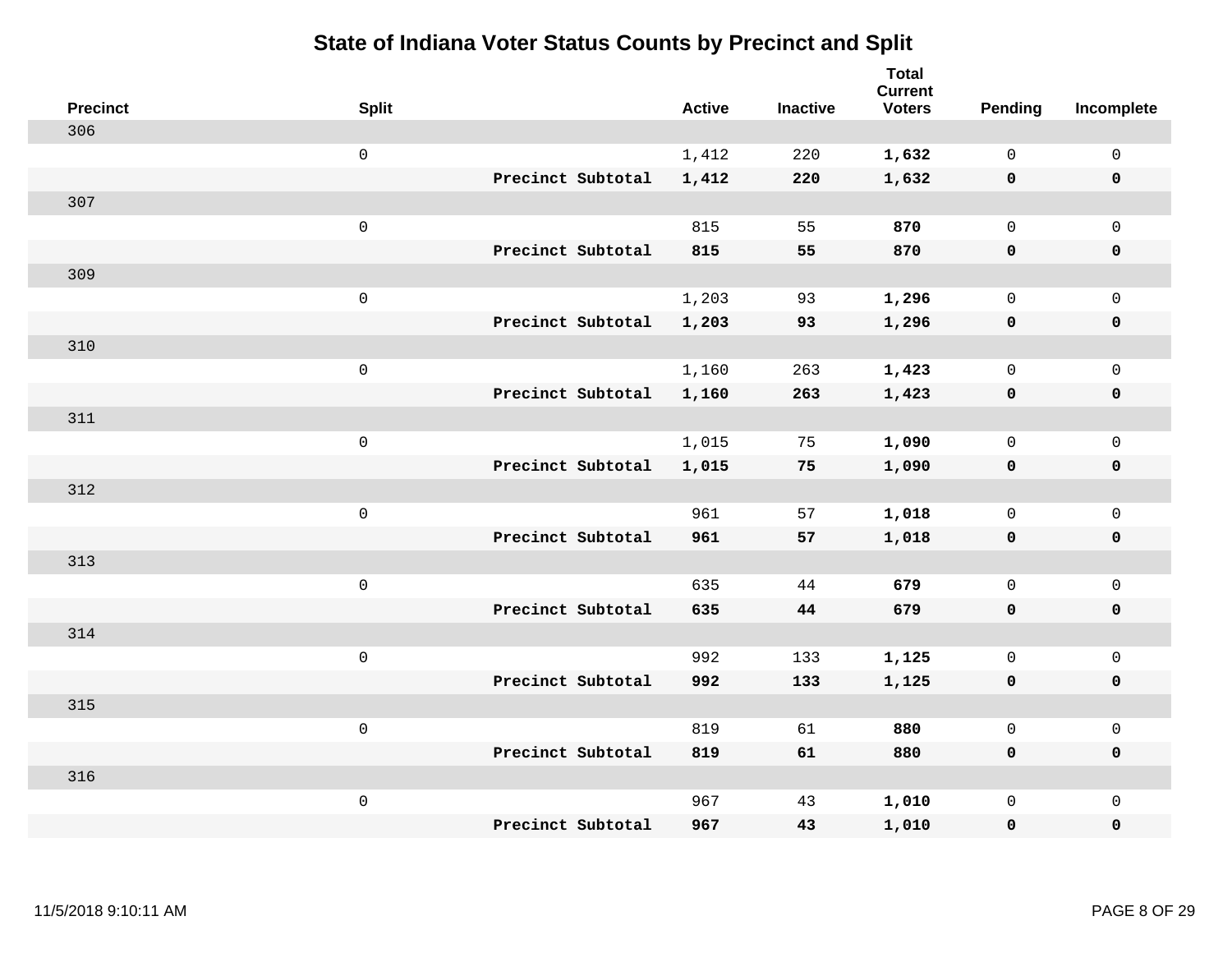| <b>Precinct</b> | <b>Split</b>        | <b>Active</b> | <b>Inactive</b> | <b>Total</b><br><b>Current</b><br><b>Voters</b> | <b>Pending</b> | Incomplete          |
|-----------------|---------------------|---------------|-----------------|-------------------------------------------------|----------------|---------------------|
| 318             |                     |               |                 |                                                 |                |                     |
|                 | $\mathsf 0$         | 1,008         | 69              | 1,077                                           | $\mathbf 0$    | $\mathsf 0$         |
|                 | Precinct Subtotal   | 1,008         | 69              | 1,077                                           | $\mathbf 0$    | $\mathbf 0$         |
| 319             |                     |               |                 |                                                 |                |                     |
|                 | $\mathsf 0$         | 974           | 66              | 1,040                                           | $\mathbf 0$    | $\mathsf{O}$        |
|                 | Precinct Subtotal   | 974           | 66              | 1,040                                           | $\mathbf 0$    | 0                   |
| 320             |                     |               |                 |                                                 |                |                     |
|                 | $\mathsf 0$         | 965           | 49              | 1,014                                           | $\mathbf 0$    | $\mathsf{O}\xspace$ |
|                 | Precinct Subtotal   | 965           | 49              | 1,014                                           | $\mathbf 0$    | $\pmb{0}$           |
| 321             |                     |               |                 |                                                 |                |                     |
|                 | $\mathsf{O}\xspace$ | 767           | 64              | 831                                             | $\mathsf{O}$   | $\mathsf{O}\xspace$ |
|                 | Precinct Subtotal   | 767           | 64              | 831                                             | 0              | 0                   |
| 322             |                     |               |                 |                                                 |                |                     |
|                 | $\mathbf 0$         | 1,545         | 96              | 1,641                                           | $\mathsf{O}$   | $\mathsf{O}$        |
|                 | Precinct Subtotal   | 1,545         | 96              | 1,641                                           | 0              | 0                   |
| 323             |                     |               |                 |                                                 |                |                     |
|                 | $\mathsf{O}\xspace$ | 922           | 118             | 1,040                                           | $\mathbf 0$    | $\mathsf{O}\xspace$ |
|                 | Precinct Subtotal   | 922           | 118             | 1,040                                           | $\mathbf 0$    | 0                   |
| 327             |                     |               |                 |                                                 |                |                     |
|                 | $\mathbf 0$         | 660           | 50              | 710                                             | $\mathsf{O}$   | $\mathsf{O}$        |
|                 | Precinct Subtotal   | 660           | 50              | 710                                             | 0              | 0                   |
| 360             |                     |               |                 |                                                 |                |                     |
|                 | $\mathbf 0$         | 1,008         | 122             | 1,130                                           | $\mathsf{O}$   | $\mathsf{O}$        |
|                 | Precinct Subtotal   | 1,008         | 122             | 1,130                                           | 0              | 0                   |
| 364             |                     |               |                 |                                                 |                |                     |
|                 | $\mathbf 0$         | 628           | 54              | 682                                             | $\mathbf 0$    | $\mathsf{O}$        |
|                 | Precinct Subtotal   | 628           | 54              | 682                                             | 0              | 0                   |
| 366             |                     |               |                 |                                                 |                |                     |
|                 | $\mathbf 0$         | 910           | 64              | 974                                             | $\mathsf{O}$   | $\mathsf{O}$        |
|                 | Precinct Subtotal   | 910           | 64              | 974                                             | 0              | 0                   |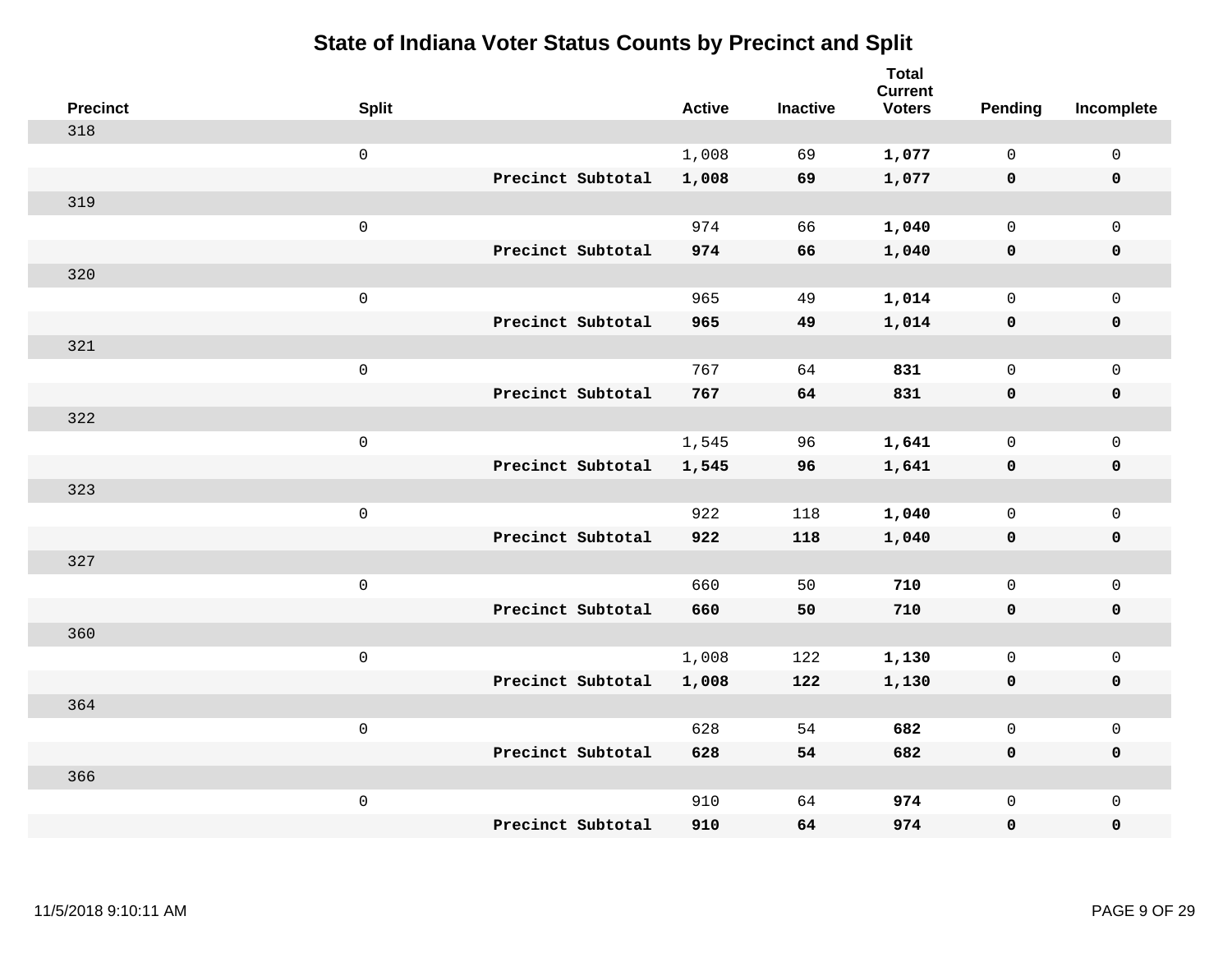| <b>Precinct</b> | <b>Split</b>        |                   | <b>Active</b> | <b>Inactive</b> | <b>Total</b><br><b>Current</b><br><b>Voters</b> | Pending      | Incomplete          |
|-----------------|---------------------|-------------------|---------------|-----------------|-------------------------------------------------|--------------|---------------------|
| 367             |                     |                   |               |                 |                                                 |              |                     |
|                 | $\mathsf{O}\xspace$ |                   | 737           | 37              | 774                                             | $\mathsf{O}$ | $\mathsf 0$         |
|                 |                     | Precinct Subtotal | 737           | 37              | 774                                             | $\mathbf 0$  | $\mathbf 0$         |
| 368             |                     |                   |               |                 |                                                 |              |                     |
|                 | $\mathbf 0$         |                   | 1,113         | 83              | 1,196                                           | $\mathbf 0$  | $\mathbf 0$         |
|                 |                     | Precinct Subtotal | 1,113         | 83              | 1,196                                           | $\mathbf 0$  | $\mathbf 0$         |
| 370             |                     |                   |               |                 |                                                 |              |                     |
|                 | $\mathsf 0$         |                   | 1,622         | 66              | 1,688                                           | $\mathbf 0$  | $\mathsf{O}\xspace$ |
|                 |                     | Precinct Subtotal | 1,622         | 66              | 1,688                                           | $\mathbf 0$  | $\mathbf 0$         |
| 371             |                     |                   |               |                 |                                                 |              |                     |
|                 | $\mathbf 0$         |                   | 1,202         | 88              | 1,290                                           | $\mathsf{O}$ | $\mathbf 0$         |
|                 |                     | Precinct Subtotal | 1,202         | 88              | 1,290                                           | $\mathbf 0$  | $\mathbf 0$         |
| 373             |                     |                   |               |                 |                                                 |              |                     |
|                 | $\mathbf 0$         |                   | 44            | 3               | 47                                              | $\mathbf 0$  | $\mathsf{O}\xspace$ |
|                 |                     | Precinct Subtotal | 44            | $\mathbf{3}$    | 47                                              | $\mathbf 0$  | $\mathbf 0$         |
| 399             |                     |                   |               |                 |                                                 |              |                     |
|                 | $\mathbf 0$         |                   | 504           | 40              | 544                                             | $\mathbf 0$  | $\mathsf{O}\xspace$ |
|                 |                     | Precinct Subtotal | 504           | 40              | 544                                             | $\mathbf 0$  | $\mathbf 0$         |
| 410             |                     |                   |               |                 |                                                 |              |                     |
|                 | $\mathbf 0$         |                   | 965           | 68              | 1,033                                           | $\mathsf{O}$ | $\mathbf 0$         |
|                 |                     | Precinct Subtotal | 965           | 68              | 1,033                                           | 0            | 0                   |
| 411             |                     |                   |               |                 |                                                 |              |                     |
|                 | $\mathbf 0$         |                   | 806           | 83              | 889                                             | $\mathbf 0$  | $\mathsf{O}\xspace$ |
|                 |                     | Precinct Subtotal | 806           | 83              | 889                                             | $\mathbf 0$  | $\pmb{0}$           |
| 415             |                     |                   |               |                 |                                                 |              |                     |
|                 | $\mathbf 0$         |                   | 906           | 81              | 987                                             | $\mathbf 0$  | $\mathbf 0$         |
|                 |                     | Precinct Subtotal | 906           | 81              | 987                                             | $\mathbf 0$  | $\mathbf 0$         |
| 418             |                     |                   |               |                 |                                                 |              |                     |
|                 | $\mathbf 0$         |                   | 662           | 28              | 690                                             | $\mathsf{O}$ | $\mathbf 0$         |
|                 |                     | Precinct Subtotal | 662           | 28              | 690                                             | 0            | $\pmb{0}$           |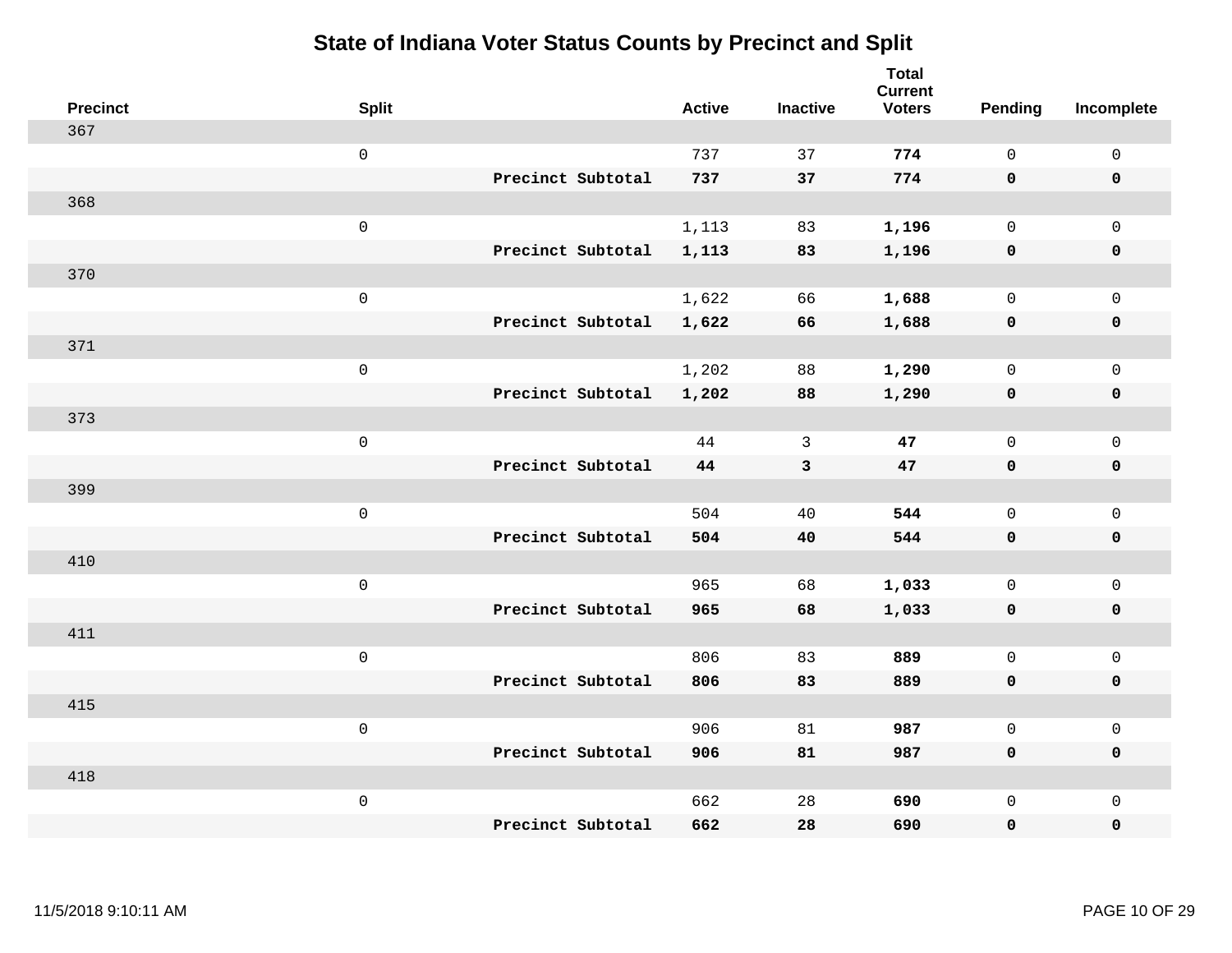| <b>Precinct</b> | <b>Split</b>        |                   | <b>Active</b> | <b>Inactive</b> | <b>Total</b><br><b>Current</b><br><b>Voters</b> | Pending      | Incomplete          |
|-----------------|---------------------|-------------------|---------------|-----------------|-------------------------------------------------|--------------|---------------------|
| 452             |                     |                   |               |                 |                                                 |              |                     |
|                 | $\mathbf 0$         |                   | 1,748         | 119             | 1,867                                           | $\mathbf 0$  | $\mathsf{O}$        |
|                 |                     | Precinct Subtotal | 1,748         | 119             | 1,867                                           | $\mathbf 0$  | $\mathbf 0$         |
| 454             |                     |                   |               |                 |                                                 |              |                     |
|                 | $\mathsf{O}\xspace$ |                   | 1,431         | 126             | 1,557                                           | $\mathbf 0$  | $\mathsf{O}$        |
|                 |                     | Precinct Subtotal | 1,431         | 126             | 1,557                                           | 0            | 0                   |
| 456             |                     |                   |               |                 |                                                 |              |                     |
|                 | $\mathbf 0$         |                   | 845           | 87              | 932                                             | $\mathbf 0$  | $\mathsf{O}\xspace$ |
|                 |                     | Precinct Subtotal | 845           | 87              | 932                                             | $\mathbf 0$  | 0                   |
| 457             |                     |                   |               |                 |                                                 |              |                     |
|                 | $\mathbf 0$         |                   | 1,401         | 117             | 1,518                                           | $\mathbf 0$  | $\mathsf{O}\xspace$ |
|                 |                     | Precinct Subtotal | 1,401         | 117             | 1,518                                           | $\mathbf 0$  | 0                   |
| 459             |                     |                   |               |                 |                                                 |              |                     |
|                 | $\mathbf 0$         |                   | 768           | 57              | 825                                             | $\mathbf 0$  | $\mathbf 0$         |
|                 |                     | Precinct Subtotal | 768           | 57              | 825                                             | 0            | 0                   |
| 460             |                     |                   |               |                 |                                                 |              |                     |
|                 | $\mathbf 0$         |                   | 857           | 93              | 950                                             | $\mathsf{O}$ | $\mathsf{O}$        |
|                 |                     | Precinct Subtotal | 857           | 93              | 950                                             | 0            | 0                   |
| 461             |                     |                   |               |                 |                                                 |              |                     |
|                 | $\mathbf 0$         |                   | 34            | $\mathbf 0$     | 34                                              | $\mathsf{O}$ | $\mathsf{O}$        |
|                 |                     | Precinct Subtotal | 34            | $\mathbf 0$     | 34                                              | 0            | 0                   |
| 468             |                     |                   |               |                 |                                                 |              |                     |
|                 | $\mathbf 0$         |                   | 906           | 58              | 964                                             | $\mathsf{O}$ | $\mathsf{O}\xspace$ |
|                 |                     | Precinct Subtotal | 906           | 58              | 964                                             | 0            | 0                   |
| 469             |                     |                   |               |                 |                                                 |              |                     |
|                 | $\mathbf 0$         |                   | 575           | 46              | 621                                             | $\mathbf 0$  | $\mathsf{O}\xspace$ |
|                 |                     | Precinct Subtotal | 575           | 46              | 621                                             | 0            | 0                   |
| 470             |                     |                   |               |                 |                                                 |              |                     |
|                 | $\mathbf 0$         |                   | 954           | 56              | 1,010                                           | $\mathsf{O}$ | $\mathsf{O}$        |
|                 |                     | Precinct Subtotal | 954           | 56              | 1,010                                           | 0            | 0                   |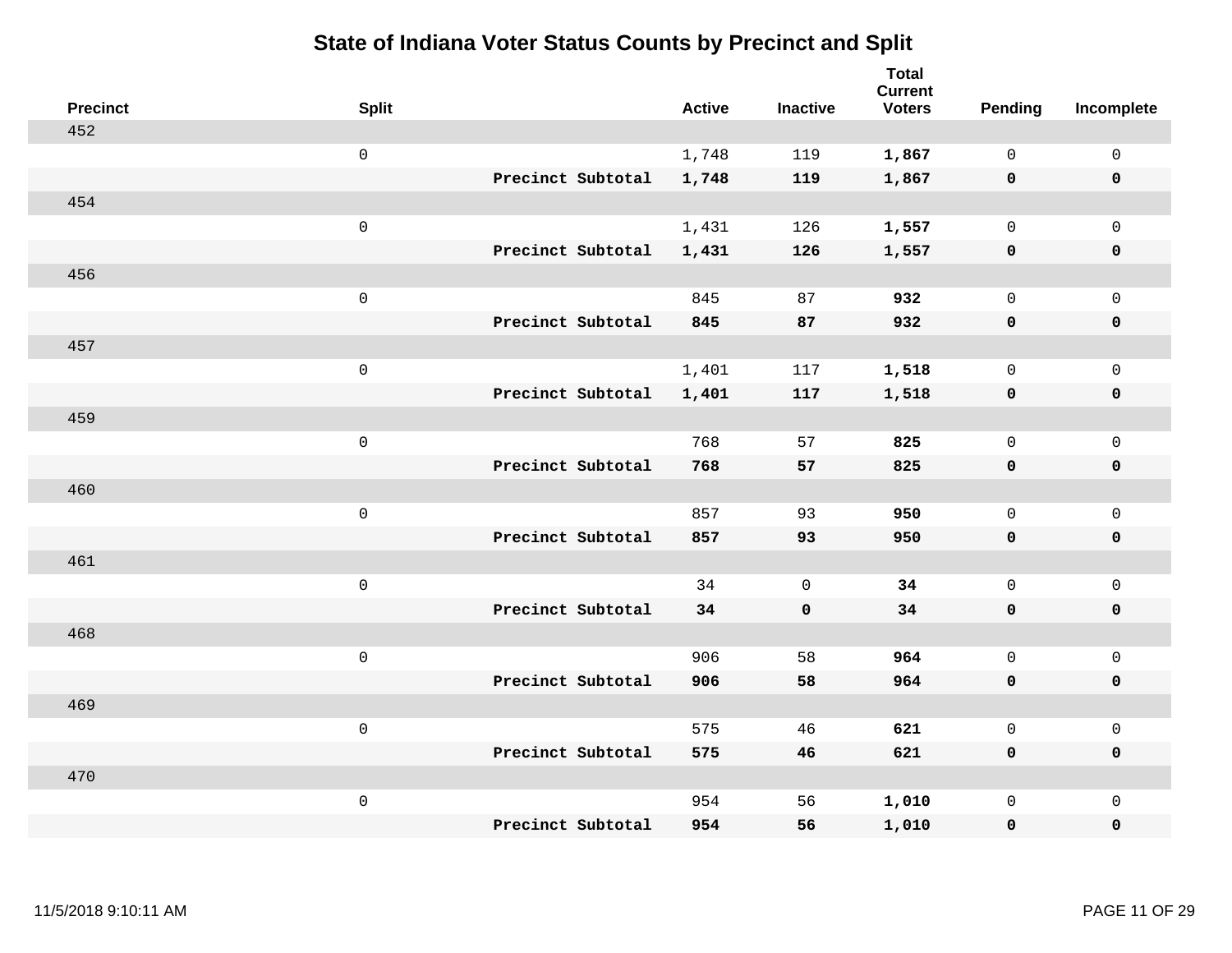| <b>Precinct</b> | <b>Split</b>        |                   | <b>Active</b> | <b>Inactive</b> | <b>Total</b><br><b>Current</b><br><b>Voters</b> | Pending      | Incomplete          |
|-----------------|---------------------|-------------------|---------------|-----------------|-------------------------------------------------|--------------|---------------------|
| 471             |                     |                   |               |                 |                                                 |              |                     |
|                 | $\mathsf{O}\xspace$ |                   | 760           | 64              | 824                                             | $\mathsf{O}$ | $\mathsf 0$         |
|                 |                     | Precinct Subtotal | 760           | 64              | 824                                             | $\mathbf 0$  | $\mathbf 0$         |
| 472             |                     |                   |               |                 |                                                 |              |                     |
|                 | $\mathbf 0$         |                   | 895           | 52              | 947                                             | $\mathbf 0$  | $\mathbf 0$         |
|                 |                     | Precinct Subtotal | 895           | 52              | 947                                             | $\mathbf 0$  | $\mathbf 0$         |
| 473             |                     |                   |               |                 |                                                 |              |                     |
|                 | $\mathsf 0$         |                   | 1,032         | 93              | 1,125                                           | $\mathbf 0$  | $\mathsf{O}\xspace$ |
|                 |                     | Precinct Subtotal | 1,032         | 93              | 1,125                                           | $\mathbf 0$  | $\mathbf 0$         |
| 474             |                     |                   |               |                 |                                                 |              |                     |
|                 | $\mathbf 0$         |                   | 1,366         | 80              | 1,446                                           | $\mathsf{O}$ | $\mathbf 0$         |
|                 |                     | Precinct Subtotal | 1,366         | 80              | 1,446                                           | $\mathbf 0$  | $\mathbf 0$         |
| 475             |                     |                   |               |                 |                                                 |              |                     |
|                 | $\mathbf 0$         |                   | 713           | 42              | 755                                             | $\mathbf 0$  | $\mathsf{O}\xspace$ |
|                 |                     | Precinct Subtotal | 713           | 42              | 755                                             | 0            | $\mathbf 0$         |
| 476             |                     |                   |               |                 |                                                 |              |                     |
|                 | $\mathbf 0$         |                   | 638           | 20              | 658                                             | $\mathbf 0$  | $\mathsf{O}\xspace$ |
|                 |                     | Precinct Subtotal | 638           | 20              | 658                                             | $\mathbf 0$  | $\mathbf 0$         |
| 477             |                     |                   |               |                 |                                                 |              |                     |
|                 | $\mathbf 0$         |                   | 987           | 36              | 1,023                                           | $\mathsf{O}$ | $\mathbf 0$         |
|                 |                     | Precinct Subtotal | 987           | 36              | 1,023                                           | 0            | 0                   |
| 478             |                     |                   |               |                 |                                                 |              |                     |
|                 | $\mathbf 0$         |                   | 694           | 65              | 759                                             | $\mathbf 0$  | $\mathsf{O}\xspace$ |
|                 |                     | Precinct Subtotal | 694           | 65              | 759                                             | $\mathbf 0$  | $\pmb{0}$           |
| 479             |                     |                   |               |                 |                                                 |              |                     |
|                 | $\mathbf 0$         |                   | 870           | 62              | 932                                             | $\mathbf 0$  | $\mathbf 0$         |
|                 |                     | Precinct Subtotal | 870           | 62              | 932                                             | $\mathbf 0$  | $\mathbf 0$         |
| 480             |                     |                   |               |                 |                                                 |              |                     |
|                 | $\mathbf 0$         |                   | 890           | 48              | 938                                             | $\mathsf{O}$ | $\mathbf 0$         |
|                 |                     | Precinct Subtotal | 890           | 48              | 938                                             | 0            | $\pmb{0}$           |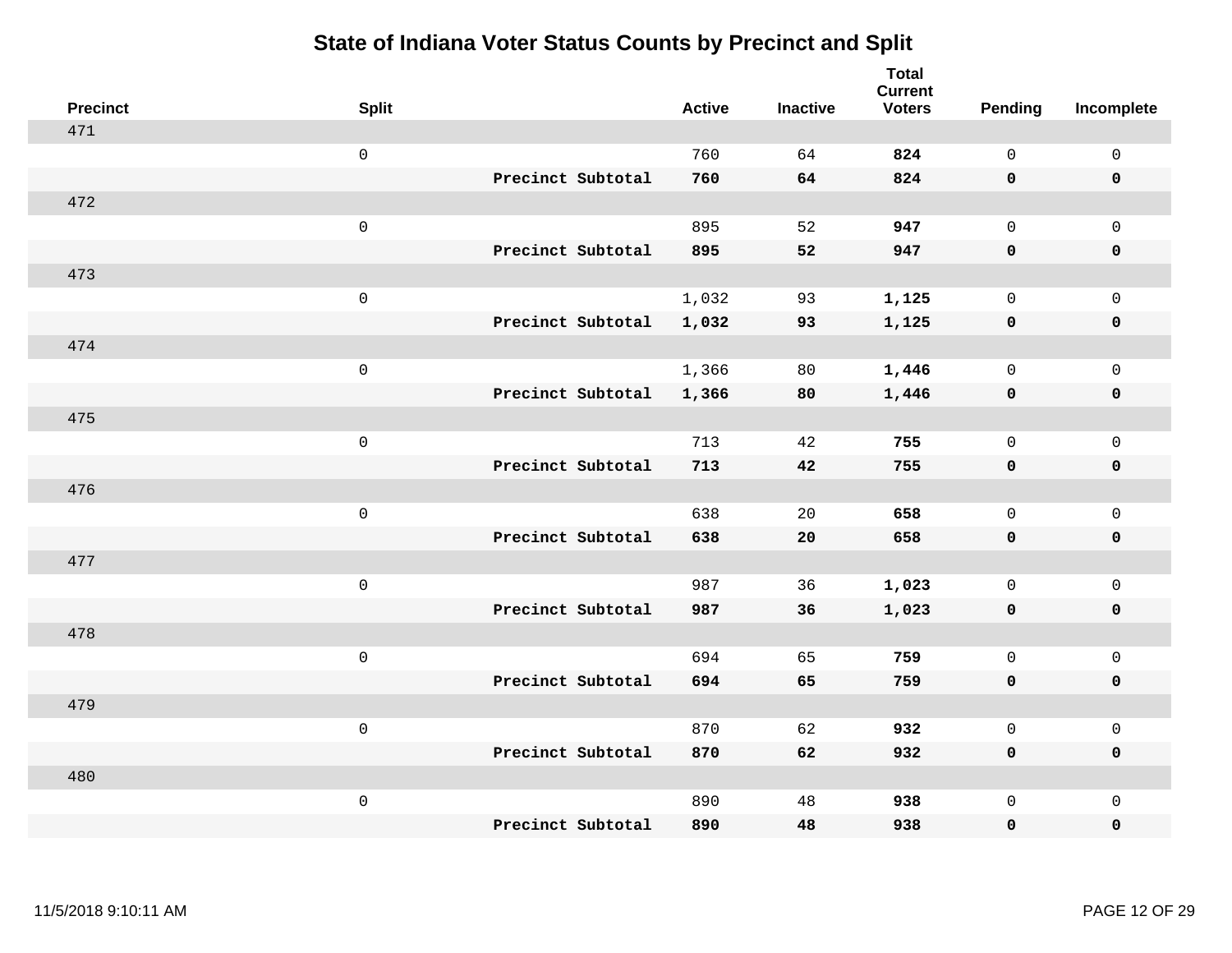| <b>Precinct</b> | <b>Split</b>        |                   | <b>Active</b> | <b>Inactive</b> | <b>Total</b><br><b>Current</b><br><b>Voters</b> | <b>Pending</b> | Incomplete          |
|-----------------|---------------------|-------------------|---------------|-----------------|-------------------------------------------------|----------------|---------------------|
| 481             |                     |                   |               |                 |                                                 |                |                     |
|                 | $\mathsf 0$         |                   | 855           | 90              | 945                                             | $\mathsf{O}$   | $\mathsf 0$         |
|                 |                     | Precinct Subtotal | 855           | 90              | 945                                             | $\mathbf 0$    | $\mathbf 0$         |
| 482             |                     |                   |               |                 |                                                 |                |                     |
|                 | $\mathsf{O}\xspace$ |                   | 1,002         | 60              | 1,062                                           | $\mathbf{0}$   | $\mathsf{O}$        |
|                 |                     | Precinct Subtotal | 1,002         | 60              | 1,062                                           | $\mathbf 0$    | 0                   |
| 483             |                     |                   |               |                 |                                                 |                |                     |
|                 | $\mathsf 0$         |                   | 810           | 107             | 917                                             | $\mathbf{0}$   | $\mathsf{O}\xspace$ |
|                 |                     | Precinct Subtotal | 810           | 107             | 917                                             | 0              | $\pmb{0}$           |
| 484             |                     |                   |               |                 |                                                 |                |                     |
|                 | $\mathsf 0$         |                   | 764           | 57              | 821                                             | $\mathbf 0$    | $\mathsf{O}$        |
|                 |                     | Precinct Subtotal | 764           | 57              | 821                                             | 0              | 0                   |
| 485             |                     |                   |               |                 |                                                 |                |                     |
|                 | $\mathsf{O}\xspace$ |                   | 963           | 53              | 1,016                                           | $\mathbf 0$    | $\mathsf{O}\xspace$ |
|                 |                     | Precinct Subtotal | 963           | 53              | 1,016                                           | 0              | 0                   |
| 486             |                     |                   |               |                 |                                                 |                |                     |
|                 | $\mathsf 0$         |                   | 1,219         | 56              | 1,275                                           | $\mathbf 0$    | $\mathsf{O}$        |
|                 |                     | Precinct Subtotal | 1,219         | 56              | 1,275                                           | $\mathbf 0$    | 0                   |
| 487             |                     |                   |               |                 |                                                 |                |                     |
|                 | $\mathsf 0$         |                   | 1,415         | 69              | 1,484                                           | $\mathsf{O}$   | $\mathsf{O}$        |
|                 |                     | Precinct Subtotal | 1,415         | 69              | 1,484                                           | 0              | 0                   |
| 488             |                     |                   |               |                 |                                                 |                |                     |
|                 | $\mathsf 0$         |                   | 749           | 70              | 819                                             | $\mathsf{O}$   | $\mathsf{O}$        |
|                 |                     | Precinct Subtotal | 749           | 70              | 819                                             | 0              | 0                   |
| 490             |                     |                   |               |                 |                                                 |                |                     |
|                 | $\mathsf 0$         |                   | 868           | 41              | 909                                             | $\mathbf{0}$   | $\mathsf{O}$        |
|                 |                     | Precinct Subtotal | 868           | 41              | 909                                             | 0              | 0                   |
| 502             |                     |                   |               |                 |                                                 |                |                     |
|                 | $\mathsf 0$         |                   | 631           | 40              | 671                                             | $\mathsf{O}$   | $\mathsf{O}$        |
|                 |                     | Precinct Subtotal | 631           | 40              | 671                                             | 0              | 0                   |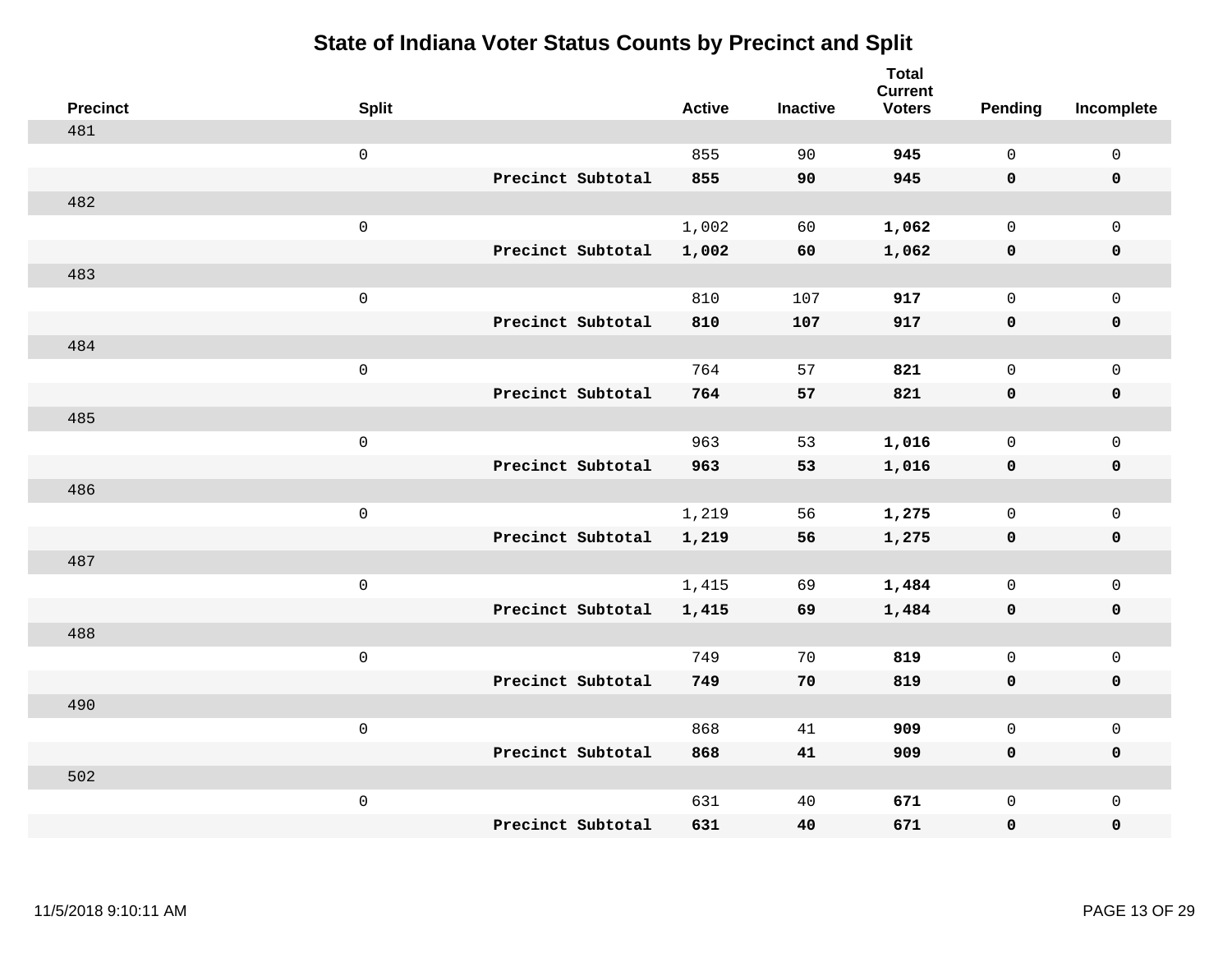|     | <b>Precinct</b> | <b>Split</b>        |                   | <b>Active</b> | <b>Inactive</b> | <b>Total</b><br><b>Current</b><br><b>Voters</b> | <b>Pending</b> | Incomplete          |
|-----|-----------------|---------------------|-------------------|---------------|-----------------|-------------------------------------------------|----------------|---------------------|
| 503 |                 |                     |                   |               |                 |                                                 |                |                     |
|     |                 | $\mathsf{O}\xspace$ |                   | 930           | 86              | 1,016                                           | $\mathbf 0$    | $\mathsf 0$         |
|     |                 |                     | Precinct Subtotal | 930           | 86              | 1,016                                           | $\mathbf 0$    | $\mathbf 0$         |
| 504 |                 |                     |                   |               |                 |                                                 |                |                     |
|     |                 | $\mathbf 0$         |                   | 753           | 54              | 807                                             | $\mathbf 0$    | $\mathbf 0$         |
|     |                 |                     | Precinct Subtotal | 753           | 54              | 807                                             | $\mathbf 0$    | $\pmb{0}$           |
| 505 |                 |                     |                   |               |                 |                                                 |                |                     |
|     |                 | $\mathsf 0$         |                   | 610           | 45              | 655                                             | $\mathbf 0$    | $\mathbf 0$         |
|     |                 |                     | Precinct Subtotal | 610           | 45              | 655                                             | $\mathbf 0$    | $\mathbf 0$         |
| 509 |                 |                     |                   |               |                 |                                                 |                |                     |
|     |                 | $\mathbf 0$         |                   | 883           | 47              | 930                                             | $\mathbf 0$    | $\mathbf 0$         |
|     |                 |                     | Precinct Subtotal | 883           | 47              | 930                                             | $\mathbf 0$    | $\mathbf 0$         |
| 512 |                 |                     |                   |               |                 |                                                 |                |                     |
|     |                 | $\mathsf 0$         |                   | 515           | 39              | 554                                             | $\Omega$       | $\mathbf{0}$        |
|     |                 |                     | Precinct Subtotal | 515           | 39              | 554                                             | $\mathbf 0$    | $\mathbf 0$         |
| 516 |                 |                     |                   |               |                 |                                                 |                |                     |
|     |                 | $\mathbf 0$         |                   | 1,202         | 151             | 1,353                                           | $\mathsf{O}$   | $\mathbf 0$         |
|     |                 |                     | Precinct Subtotal | 1,202         | 151             | 1,353                                           | $\mathbf 0$    | $\mathbf 0$         |
| 518 |                 |                     |                   |               |                 |                                                 |                |                     |
|     |                 | $\mathbf 0$         |                   | 464           | 86              | 550                                             | $\mathbf 0$    | $\mathsf{O}\xspace$ |
|     |                 |                     | Precinct Subtotal | 464           | 86              | 550                                             | $\mathbf 0$    | $\mathbf 0$         |
| 519 |                 |                     |                   |               |                 |                                                 |                |                     |
|     |                 | $\mathbf 0$         |                   | 793           | 178             | 971                                             | $\mathbf 0$    | $\mathsf{O}\xspace$ |
|     |                 |                     | Precinct Subtotal | 793           | 178             | 971                                             | $\mathbf 0$    | $\mathbf 0$         |
| 553 |                 |                     |                   |               |                 |                                                 |                |                     |
|     |                 | $\mathsf 0$         |                   | 984           | 69              | 1,053                                           | 0              | $\mathsf 0$         |
|     |                 |                     | Precinct Subtotal | 984           | 69              | 1,053                                           | $\mathbf 0$    | $\mathbf 0$         |
| 554 |                 |                     |                   |               |                 |                                                 |                |                     |
|     |                 | $\mathbf 0$         |                   | 1,019         | 52              | 1,071                                           | $\mathsf{O}$   | $\mathbf 0$         |
|     |                 |                     | Precinct Subtotal | 1,019         | 52              | 1,071                                           | 0              | $\pmb{0}$           |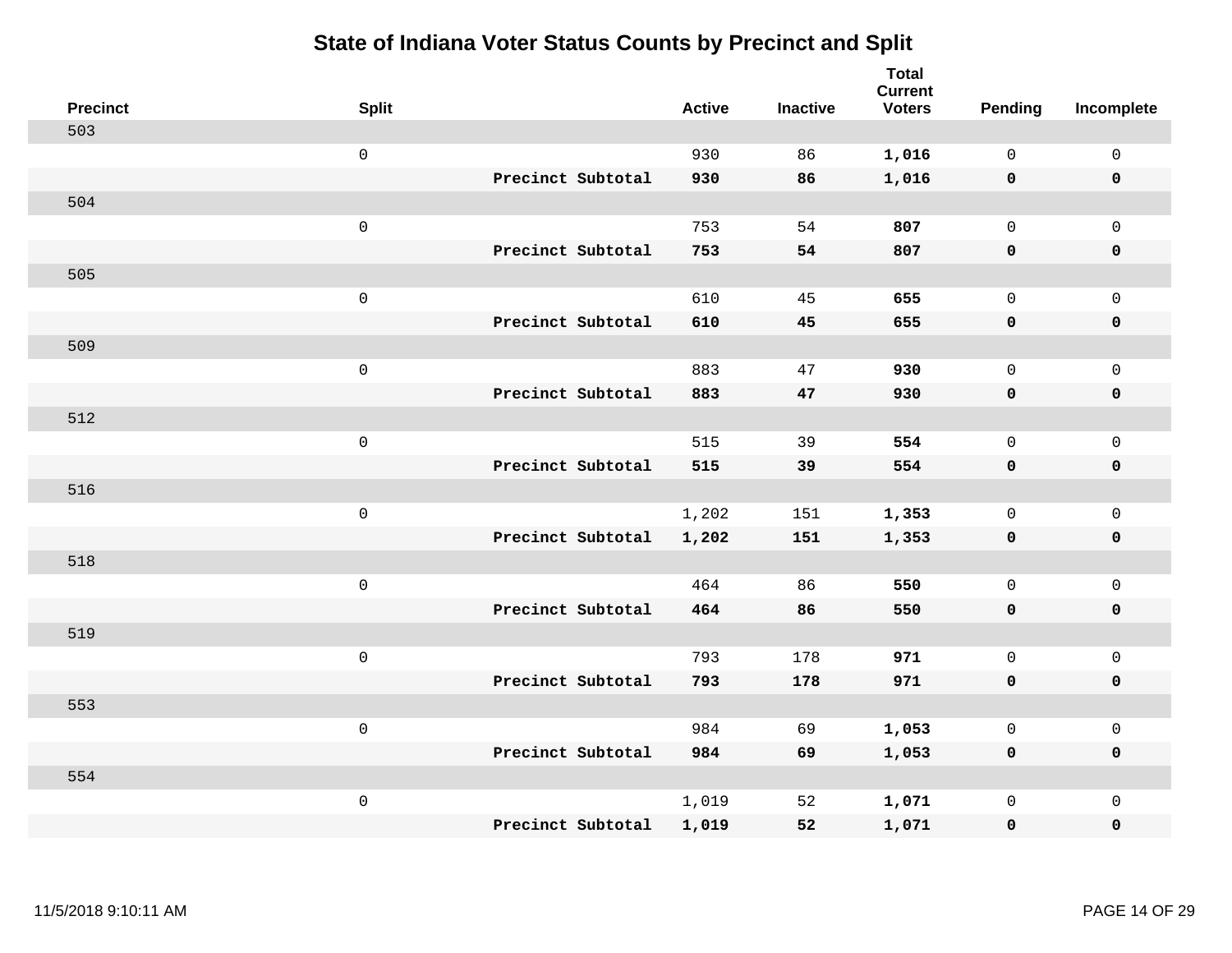| <b>Precinct</b> | <b>Split</b>        |                   | <b>Active</b> | <b>Inactive</b> | <b>Total</b><br><b>Current</b><br><b>Voters</b> | Pending      | Incomplete  |
|-----------------|---------------------|-------------------|---------------|-----------------|-------------------------------------------------|--------------|-------------|
| 555             |                     |                   |               |                 |                                                 |              |             |
|                 | $\mathsf{O}\xspace$ |                   | 716           | 67              | 783                                             | $\mathsf{O}$ | $\mathbf 0$ |
|                 |                     | Precinct Subtotal | 716           | 67              | 783                                             | $\mathbf 0$  | $\mathbf 0$ |
| 557             |                     |                   |               |                 |                                                 |              |             |
|                 | $\mathsf 0$         |                   | 825           | 48              | 873                                             | $\mathbf 0$  | $\mathbf 0$ |
|                 |                     | Precinct Subtotal | 825           | 48              | 873                                             | $\mathbf 0$  | $\mathbf 0$ |
| 561             |                     |                   |               |                 |                                                 |              |             |
|                 | $\mathsf 0$         |                   | 564           | 40              | 604                                             | $\mathbf 0$  | $\mathbf 0$ |
|                 |                     | Precinct Subtotal | 564           | 40              | 604                                             | $\mathbf 0$  | $\mathbf 0$ |
| 565             |                     |                   |               |                 |                                                 |              |             |
|                 | $\mathsf 0$         |                   | 392           | 60              | 452                                             | $\mathsf{O}$ | $\mathbf 0$ |
|                 |                     | Precinct Subtotal | 392           | 60              | 452                                             | $\mathbf 0$  | $\mathbf 0$ |
| 567             |                     |                   |               |                 |                                                 |              |             |
|                 | $\mathsf 0$         |                   | 1,155         | 215             | 1,370                                           | $\mathbf 0$  | $\mathbf 0$ |
|                 |                     | Precinct Subtotal | 1,155         | 215             | 1,370                                           | 0            | $\mathbf 0$ |
| 569             |                     |                   |               |                 |                                                 |              |             |
|                 | $\mathsf 0$         |                   | 557           | 76              | 633                                             | $\mathbf 0$  | $\mathbf 0$ |
|                 |                     | Precinct Subtotal | 557           | 76              | 633                                             | $\mathbf 0$  | $\mathbf 0$ |
| 575             |                     |                   |               |                 |                                                 |              |             |
|                 | $\mathsf 0$         |                   | 1,076         | 161             | 1,237                                           | 0            | $\mathbf 0$ |
|                 |                     | Precinct Subtotal | 1,076         | 161             | 1,237                                           | 0            | 0           |
| 576             |                     |                   |               |                 |                                                 |              |             |
|                 | $\mathsf 0$         |                   | 867           | 90              | 957                                             | $\mathbf 0$  | $\mathbf 0$ |
|                 |                     | Precinct Subtotal | 867           | 90              | 957                                             | $\mathbf 0$  | $\pmb{0}$   |
| 577             |                     |                   |               |                 |                                                 |              |             |
|                 | $\mathbf 0$         |                   | 625           | 38              | 663                                             | $\mathbf 0$  | $\mathbf 0$ |
|                 |                     | Precinct Subtotal | 625           | 38              | 663                                             | 0            | $\mathbf 0$ |
| 578             |                     |                   |               |                 |                                                 |              |             |
|                 | $\mathsf 0$         |                   | 622           | 72              | 694                                             | $\mathbf 0$  | $\mathbf 0$ |
|                 |                     | Precinct Subtotal | 622           | 72              | 694                                             | 0            | 0           |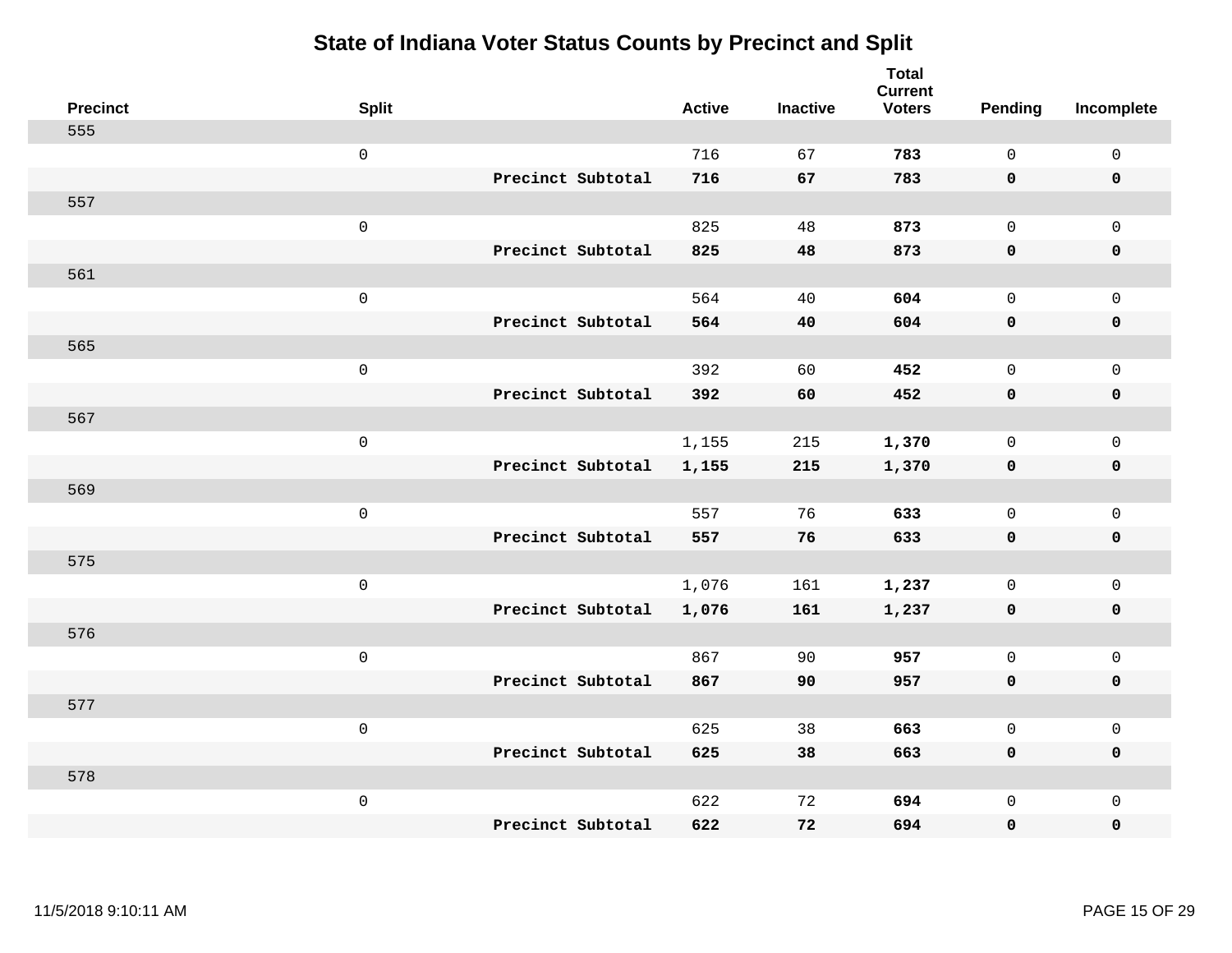|     | <b>Precinct</b> | <b>Split</b>        |                   | <b>Active</b> | <b>Inactive</b> | <b>Total</b><br><b>Current</b><br><b>Voters</b> | Pending      | Incomplete          |
|-----|-----------------|---------------------|-------------------|---------------|-----------------|-------------------------------------------------|--------------|---------------------|
| 579 |                 |                     |                   |               |                 |                                                 |              |                     |
|     |                 | $\mathsf{O}\xspace$ |                   | 855           | 100             | 955                                             | $\mathsf{O}$ | $\mathsf 0$         |
|     |                 |                     | Precinct Subtotal | 855           | 100             | 955                                             | $\mathbf 0$  | $\mathbf 0$         |
| 581 |                 |                     |                   |               |                 |                                                 |              |                     |
|     |                 | $\mathbf 0$         |                   | 927           | 66              | 993                                             | $\mathbf 0$  | $\mathbf{0}$        |
|     |                 |                     | Precinct Subtotal | 927           | 66              | 993                                             | $\mathbf 0$  | $\mathbf 0$         |
| 582 |                 |                     |                   |               |                 |                                                 |              |                     |
|     |                 | $\mathsf 0$         |                   | 861           | 62              | 923                                             | $\Omega$     | $\mathbf 0$         |
|     |                 |                     | Precinct Subtotal | 861           | 62              | 923                                             | $\mathbf 0$  | $\mathbf 0$         |
| 583 |                 |                     |                   |               |                 |                                                 |              |                     |
|     |                 | $\mathbf 0$         |                   | 1,100         | 128             | 1,228                                           | $\mathsf{O}$ | $\mathbf 0$         |
|     |                 |                     | Precinct Subtotal | 1,100         | 128             | 1,228                                           | $\mathbf 0$  | $\mathbf 0$         |
| 585 |                 |                     |                   |               |                 |                                                 |              |                     |
|     |                 | $\mathbf 0$         |                   | 747           | 41              | 788                                             | $\mathbf 0$  | $\mathsf{O}\xspace$ |
|     |                 |                     | Precinct Subtotal | 747           | 41              | 788                                             | $\mathbf 0$  | $\mathbf 0$         |
| 590 |                 |                     |                   |               |                 |                                                 |              |                     |
|     |                 | $\mathbf 0$         |                   | 1,128         | 158             | 1,286                                           | $\mathbf 0$  | $\mathbf 0$         |
|     |                 |                     | Precinct Subtotal | 1,128         | 158             | 1,286                                           | $\mathbf 0$  | $\mathbf 0$         |
| 592 |                 |                     |                   |               |                 |                                                 |              |                     |
|     |                 | $\mathbf 0$         |                   | 747           | 88              | 835                                             | $\mathsf{O}$ | $\mathbf 0$         |
|     |                 |                     | Precinct Subtotal | 747           | 88              | 835                                             | $\mathbf 0$  | 0                   |
| 594 |                 |                     |                   |               |                 |                                                 |              |                     |
|     |                 | $\mathbf 0$         |                   | 796           | 83              | 879                                             | $\mathbf 0$  | $\mathbf 0$         |
|     |                 |                     | Precinct Subtotal | 796           | 83              | 879                                             | $\mathbf 0$  | $\pmb{0}$           |
| 596 |                 |                     |                   |               |                 |                                                 |              |                     |
|     |                 | $\mathbf 0$         |                   | 705           | 71              | 776                                             | $\mathbf 0$  | $\mathbf 0$         |
|     |                 |                     | Precinct Subtotal | 705           | 71              | 776                                             | $\mathbf 0$  | $\mathbf 0$         |
| 602 |                 |                     |                   |               |                 |                                                 |              |                     |
|     |                 | $\mathbf 0$         |                   | 730           | 71              | 801                                             | $\mathsf{O}$ | $\mathbf 0$         |
|     |                 |                     | Precinct Subtotal | 730           | 71              | 801                                             | 0            | 0                   |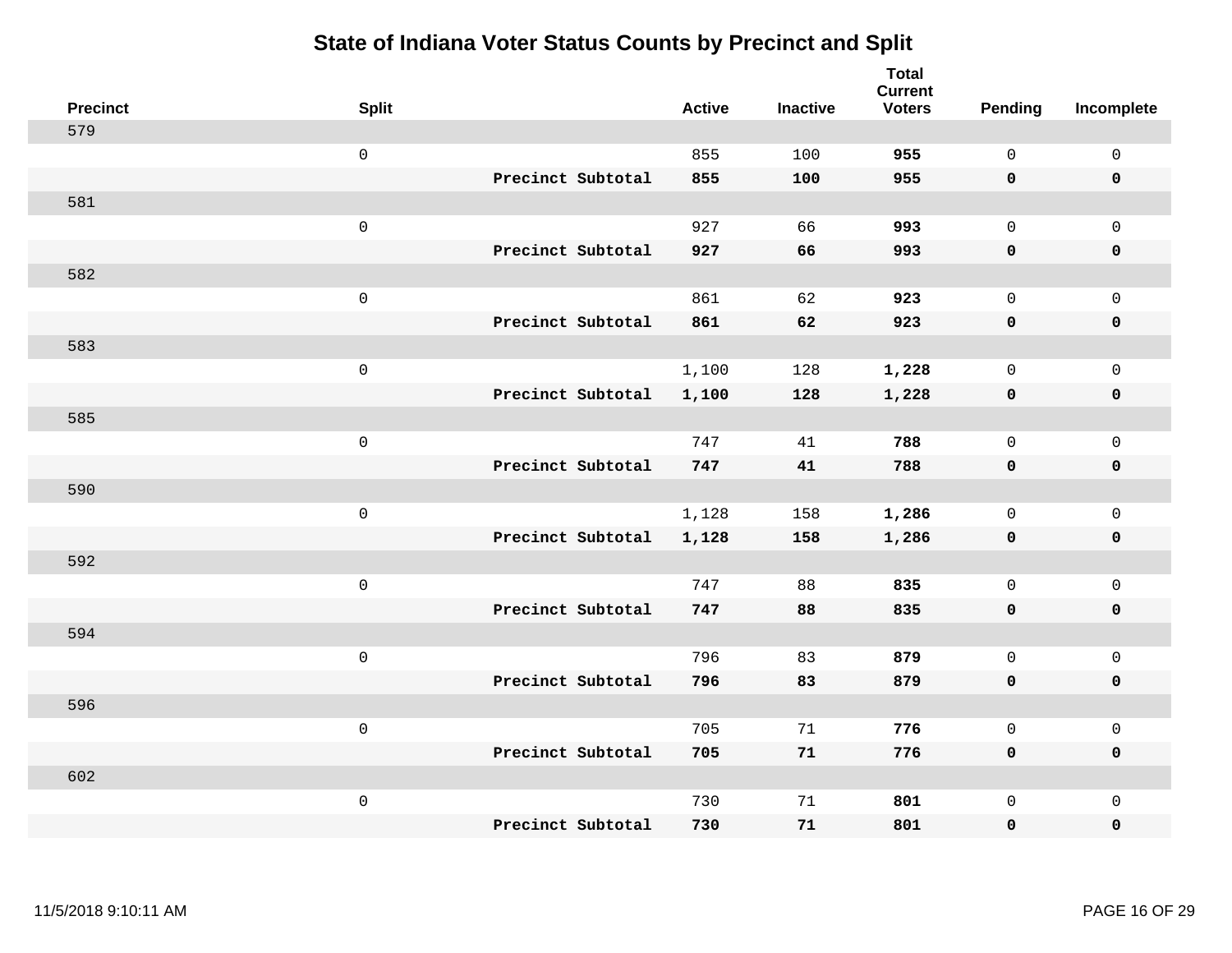| <b>Precinct</b> | <b>Split</b>        |                   | <b>Active</b> | <b>Inactive</b> | <b>Total</b><br><b>Current</b><br><b>Voters</b> | <b>Pending</b> | Incomplete  |
|-----------------|---------------------|-------------------|---------------|-----------------|-------------------------------------------------|----------------|-------------|
| 603             |                     |                   |               |                 |                                                 |                |             |
|                 | $\mathsf{O}\xspace$ |                   | 679           | 90              | 769                                             | $\mathbf 0$    | $\mathsf 0$ |
|                 |                     | Precinct Subtotal | 679           | 90              | 769                                             | $\mathbf 0$    | $\mathbf 0$ |
| 605             |                     |                   |               |                 |                                                 |                |             |
|                 | $\mathbf 0$         |                   | 1,079         | 99              | 1,178                                           | $\mathsf{O}$   | $\mathbf 0$ |
|                 |                     | Precinct Subtotal | 1,079         | 99              | 1,178                                           | $\mathbf 0$    | $\pmb{0}$   |
| 607             |                     |                   |               |                 |                                                 |                |             |
|                 | $\mathsf 0$         |                   | 960           | 124             | 1,084                                           | $\mathbf 0$    | $\mathsf 0$ |
|                 |                     | Precinct Subtotal | 960           | 124             | 1,084                                           | $\mathbf 0$    | $\mathbf 0$ |
| 608             |                     |                   |               |                 |                                                 |                |             |
|                 | $\mathbf 0$         |                   | 1,005         | 77              | 1,082                                           | $\mathbf 0$    | $\mathsf 0$ |
|                 |                     | Precinct Subtotal | 1,005         | 77              | 1,082                                           | $\mathbf 0$    | $\mathbf 0$ |
| 610             |                     |                   |               |                 |                                                 |                |             |
|                 | $\mathsf 0$         |                   | 897           | 128             | 1,025                                           | $\mathbf 0$    | $\mathbf 0$ |
|                 |                     | Precinct Subtotal | 897           | 128             | 1,025                                           | 0              | $\mathbf 0$ |
| 611             |                     |                   |               |                 |                                                 |                |             |
|                 | $\mathbf 0$         |                   | $\mathbf 0$   | $\mathbf{1}$    | $\mathbf 1$                                     | $\mathsf{O}$   | $\mathsf 0$ |
|                 |                     | Precinct Subtotal | 0             | $\mathbf{1}$    | $\mathbf 1$                                     | $\mathbf 0$    | $\mathbf 0$ |
| 612             |                     |                   |               |                 |                                                 |                |             |
|                 | $\mathbf 0$         |                   | 17            | 8               | 25                                              | $\mathbf 0$    | $\mathsf 0$ |
|                 |                     | Precinct Subtotal | 17            | 8               | 25                                              | $\mathbf 0$    | $\mathbf 0$ |
| 651             |                     |                   |               |                 |                                                 |                |             |
|                 | $\mathbf 0$         |                   | 810           | 46              | 856                                             | $\mathbf 0$    | $\mathsf 0$ |
|                 |                     | Precinct Subtotal | 810           | 46              | 856                                             | $\mathbf 0$    | $\mathbf 0$ |
| 652             |                     |                   |               |                 |                                                 |                |             |
|                 | $\mathsf 0$         |                   | 991           | 59              | 1,050                                           | 0              | $\mathsf 0$ |
|                 |                     | Precinct Subtotal | 991           | 59              | 1,050                                           | $\mathbf 0$    | $\mathbf 0$ |
| 653             |                     |                   |               |                 |                                                 |                |             |
|                 | $\mathbf 0$         |                   | 1,467         | 135             | 1,602                                           | $\mathsf{O}$   | $\mathbf 0$ |
|                 |                     | Precinct Subtotal | 1,467         | 135             | 1,602                                           | 0              | $\pmb{0}$   |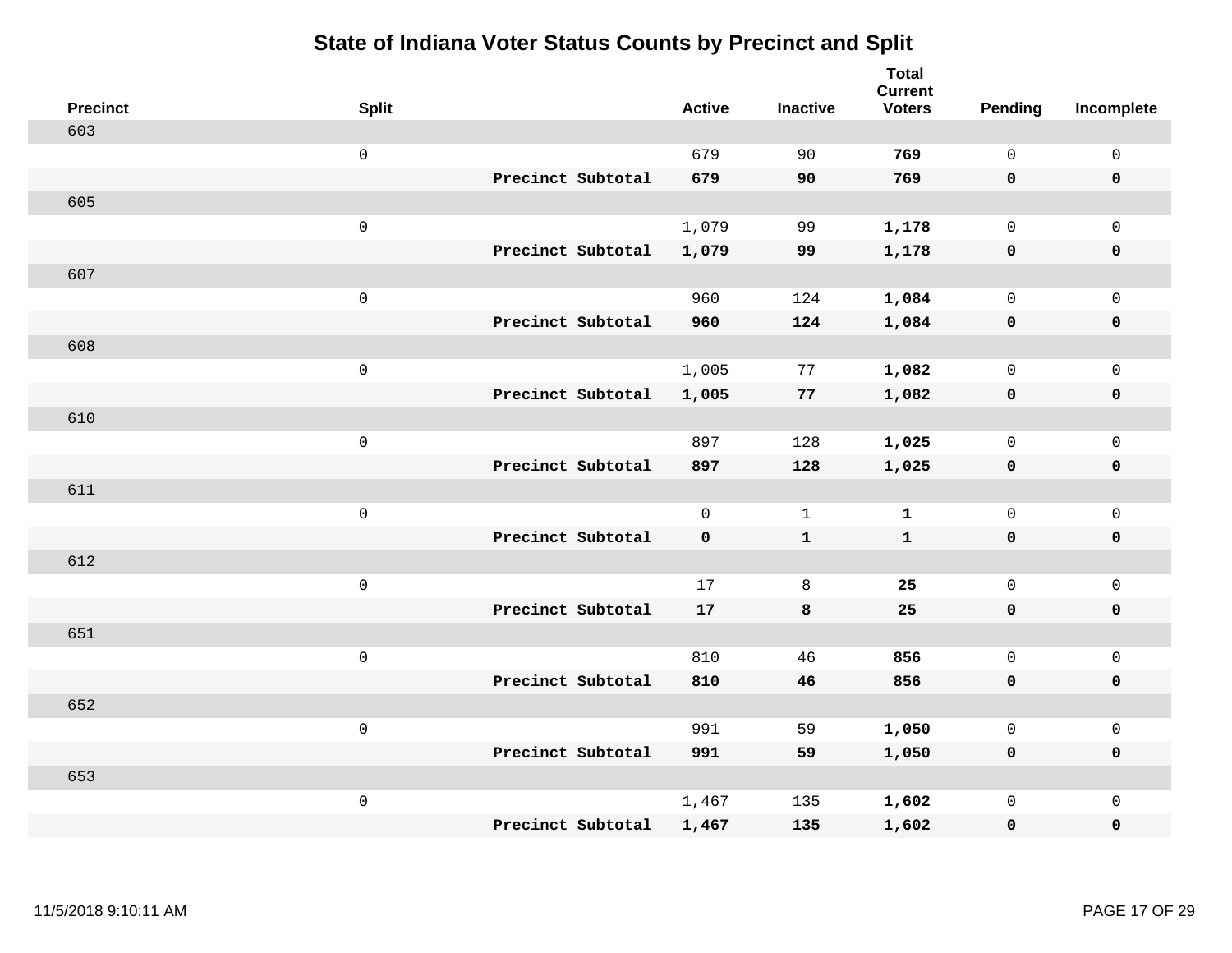| <b>Precinct</b> | <b>Split</b>        |                   | <b>Active</b>  | <b>Inactive</b> | <b>Total</b><br><b>Current</b><br><b>Voters</b> | <b>Pending</b> | Incomplete          |
|-----------------|---------------------|-------------------|----------------|-----------------|-------------------------------------------------|----------------|---------------------|
| 654             |                     |                   |                |                 |                                                 |                |                     |
|                 | $\mathsf{O}\xspace$ |                   | 1,052          | 84              | 1,136                                           | $\mathbf 0$    | $\mathsf 0$         |
|                 |                     | Precinct Subtotal | 1,052          | 84              | 1,136                                           | $\mathbf 0$    | $\mathbf 0$         |
| 656             |                     |                   |                |                 |                                                 |                |                     |
|                 | $\mathsf 0$         |                   | 1,086          | 108             | 1,194                                           | $\mathbf 0$    | $\mathbf 0$         |
|                 |                     | Precinct Subtotal | 1,086          | 108             | 1,194                                           | $\mathbf 0$    | $\mathbf 0$         |
| 658             |                     |                   |                |                 |                                                 |                |                     |
|                 | $\mathsf 0$         |                   | 1,058          | 73              | 1,131                                           | $\mathsf{O}$   | $\mathbf 0$         |
|                 |                     | Precinct Subtotal | 1,058          | 73              | 1,131                                           | $\mathbf 0$    | $\mathbf 0$         |
| 660             |                     |                   |                |                 |                                                 |                |                     |
|                 | $\mathsf 0$         |                   | 782            | 121             | 903                                             | $\mathsf{O}$   | $\mathsf{O}\xspace$ |
|                 |                     | Precinct Subtotal | 782            | 121             | 903                                             | $\mathbf 0$    | 0                   |
| 662             |                     |                   |                |                 |                                                 |                |                     |
|                 | $\mathsf 0$         |                   | 751            | 75              | 826                                             | $\mathbf 0$    | $\mathsf{O}\xspace$ |
|                 |                     | Precinct Subtotal | 751            | 75              | 826                                             | 0              | $\mathbf 0$         |
| 663             |                     |                   |                |                 |                                                 |                |                     |
|                 | $\mathsf 0$         |                   | 1,108          | 99              | 1,207                                           | $\mathsf{O}$   | $\mathsf{O}\xspace$ |
|                 |                     | Precinct Subtotal | 1,108          | 99              | 1,207                                           | $\mathbf 0$    | $\mathbf 0$         |
| 665             |                     |                   |                |                 |                                                 |                |                     |
|                 | $\mathsf 0$         |                   | 942            | 53              | 995                                             | $\mathbf 0$    | $\mathbf 0$         |
|                 |                     | Precinct Subtotal | 942            | 53              | 995                                             | 0              | $\mathbf 0$         |
| 667             |                     |                   |                |                 |                                                 |                |                     |
|                 | $\mathsf 0$         |                   | 40             | $\mathfrak{Z}$  | 43                                              | $\mathbf 0$    | $\mathsf 0$         |
|                 |                     | Precinct Subtotal | 40             | $\mathbf{3}$    | 43                                              | $\mathbf 0$    | 0                   |
| 668             |                     |                   |                |                 |                                                 |                |                     |
|                 | $\mbox{O}$          |                   | $\mathbf{1}$   | $\mathbf 0$     | $\mathbf 1$                                     | $\mathsf{O}$   | $\mathsf 0$         |
|                 |                     | Precinct Subtotal | $\mathbf{1}$   | $\mathbf 0$     | $\mathbf{1}$                                    | 0              | 0                   |
| 669             |                     |                   |                |                 |                                                 |                |                     |
|                 | $\mathsf 0$         |                   | $\overline{a}$ | $\mathsf 0$     | $\overline{a}$                                  | $\mathbf 0$    | $\mathbf 0$         |
|                 |                     | Precinct Subtotal | $\mathbf{2}$   | $\pmb{0}$       | $\overline{a}$                                  | 0              | $\pmb{0}$           |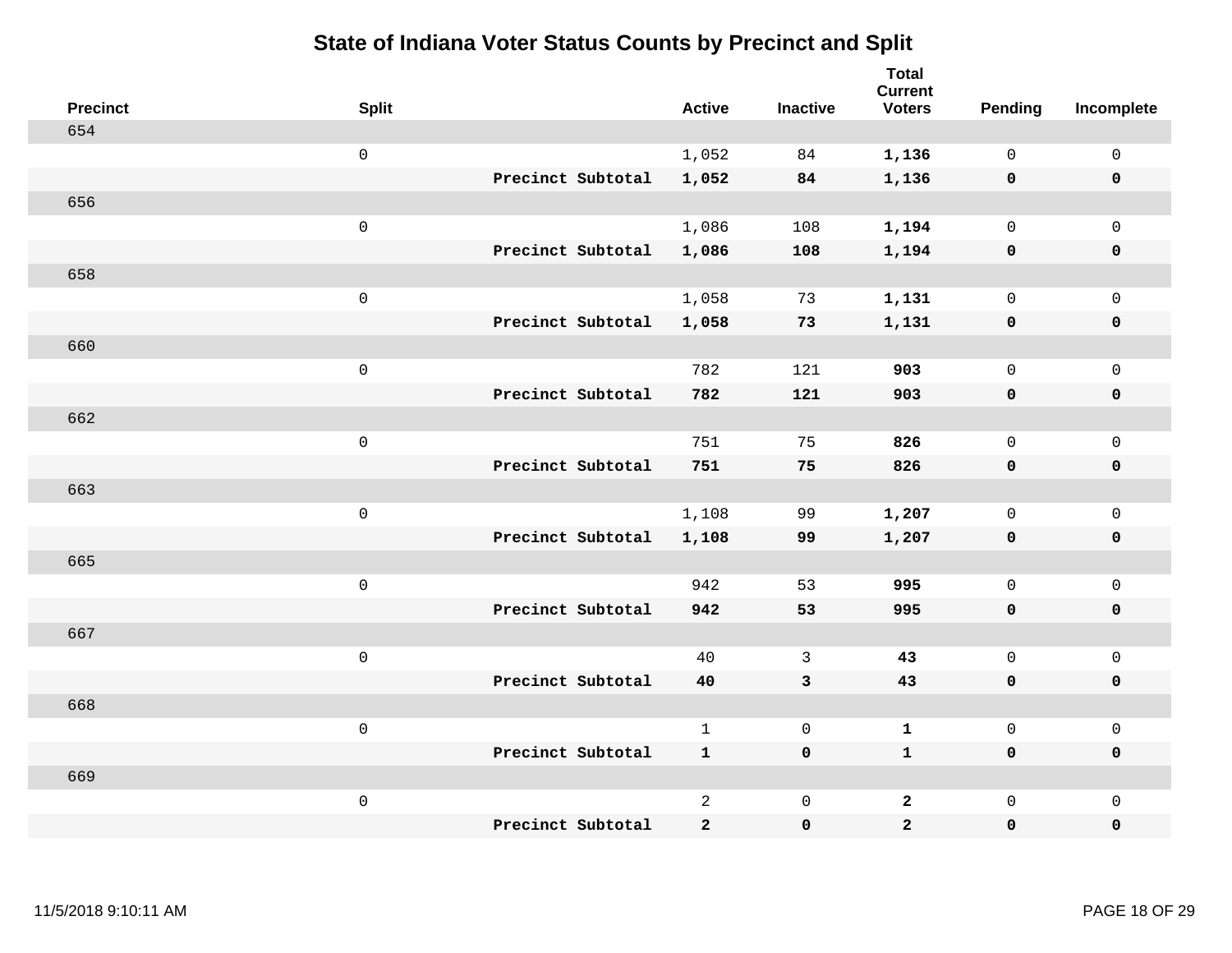| <b>Precinct</b> | <b>Split</b>        |                   | <b>Active</b> | <b>Inactive</b> | <b>Total</b><br><b>Current</b><br><b>Voters</b> | Pending      | Incomplete          |
|-----------------|---------------------|-------------------|---------------|-----------------|-------------------------------------------------|--------------|---------------------|
| 670             |                     |                   |               |                 |                                                 |              |                     |
|                 | $\mathsf{O}$        |                   | 906           | 95              | 1,001                                           | $\mathbf 0$  | $\mathsf{O}\xspace$ |
|                 |                     | Precinct Subtotal | 906           | 95              | 1,001                                           | $\mathbf 0$  | $\pmb{0}$           |
| 671             |                     |                   |               |                 |                                                 |              |                     |
|                 | $\mathsf 0$         |                   | 1,010         | 88              | 1,098                                           | $\mathbf 0$  | $\mathsf{O}\xspace$ |
|                 |                     | Precinct Subtotal | 1,010         | 88              | 1,098                                           | $\mathbf 0$  | $\pmb{0}$           |
| 672             |                     |                   |               |                 |                                                 |              |                     |
|                 | $\mathsf 0$         |                   | 1,196         | 240             | 1,436                                           | $\mathbf 0$  | $\mathsf{O}\xspace$ |
|                 |                     | Precinct Subtotal | 1,196         | 240             | 1,436                                           | 0            | 0                   |
| 674             |                     |                   |               |                 |                                                 |              |                     |
|                 | $\,0\,$             |                   | 722           | 94              | 816                                             | $\mathbf 0$  | $\mathsf{O}\xspace$ |
|                 |                     | Precinct Subtotal | 722           | 94              | 816                                             | $\mathbf 0$  | 0                   |
| 675             |                     |                   |               |                 |                                                 |              |                     |
|                 | $\mathbf 0$         |                   | 22            | $\overline{a}$  | 24                                              | $\mathbf 0$  | $\mathsf{O}\xspace$ |
|                 |                     | Precinct Subtotal | ${\bf 22}$    | $\mathbf{2}$    | 24                                              | $\mathbf 0$  | 0                   |
| 677             |                     |                   |               |                 |                                                 |              |                     |
|                 | $\mathsf{O}\xspace$ |                   | 15            | $\mathbf 0$     | 15                                              | $\mathbf 0$  | $\mathsf{O}\xspace$ |
|                 |                     | Precinct Subtotal | 15            | $\mathbf 0$     | 15                                              | $\mathbf 0$  | 0                   |
| 678             |                     |                   |               |                 |                                                 |              |                     |
|                 | $\mathbf 0$         |                   | 600           | 69              | 669                                             | $\mathbf 0$  | $\mathsf{O}$        |
|                 |                     | Precinct Subtotal | 600           | 69              | 669                                             | 0            | 0                   |
| 679             |                     |                   |               |                 |                                                 |              |                     |
|                 | $\mathsf{O}\xspace$ |                   | 1,504         | 102             | 1,606                                           | $\mathsf{O}$ | $\mathsf{O}\xspace$ |
|                 |                     | Precinct Subtotal | 1,504         | 102             | 1,606                                           | 0            | 0                   |
| 682             |                     |                   |               |                 |                                                 |              |                     |
|                 | $\mathsf 0$         |                   | 909           | 261             | 1,170                                           | $\mathbf 0$  | $\mathsf 0$         |
|                 |                     | Precinct Subtotal | 909           | 261             | 1,170                                           | 0            | 0                   |
| 690             |                     |                   |               |                 |                                                 |              |                     |
|                 | $\mathbf 0$         |                   | 566           | 85              | 651                                             | $\mathsf{O}$ | $\mathsf{O}$        |
|                 |                     | Precinct Subtotal | 566           | 85              | 651                                             | 0            | $\pmb{0}$           |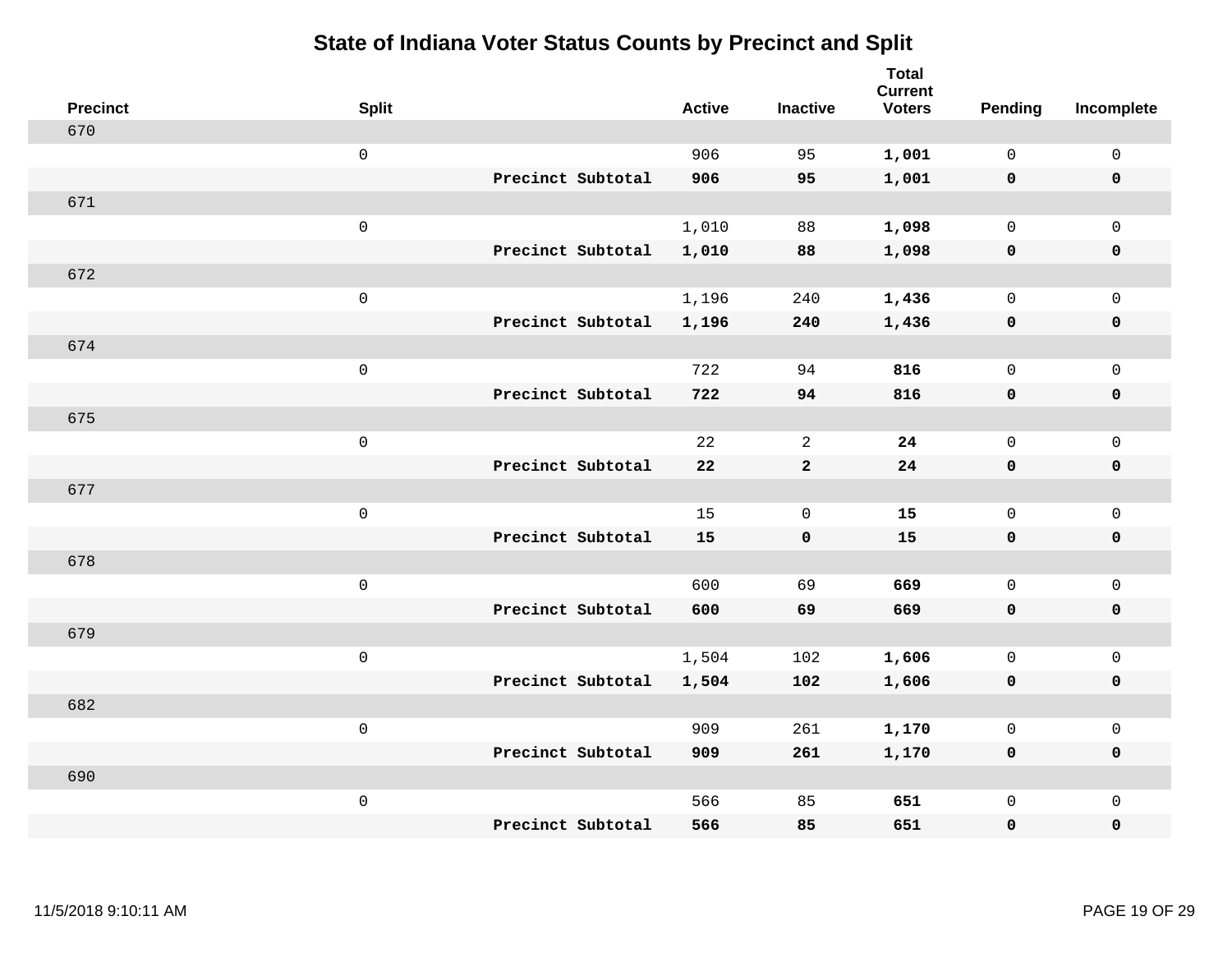| <b>Precinct</b> | <b>Split</b> |                   | <b>Active</b> | <b>Inactive</b> | <b>Total</b><br><b>Current</b><br><b>Voters</b> | <b>Pending</b> | Incomplete  |
|-----------------|--------------|-------------------|---------------|-----------------|-------------------------------------------------|----------------|-------------|
| 692             |              |                   |               |                 |                                                 |                |             |
|                 | $\mathsf{O}$ |                   | 1,243         | 151             | 1,394                                           | $\mathbf 0$    | $\mathbf 0$ |
|                 |              | Precinct Subtotal | 1,243         | 151             | 1,394                                           | $\mathbf 0$    | $\mathbf 0$ |
| ABOITE B        |              |                   |               |                 |                                                 |                |             |
|                 | $\mathsf 0$  |                   | 1,129         | 59              | 1,188                                           | 0              | $\mathbf 0$ |
|                 |              | Precinct Subtotal | 1,129         | 59              | 1,188                                           | 0              | $\mathbf 0$ |
| ABOITE C        |              |                   |               |                 |                                                 |                |             |
|                 | $\mathsf 0$  |                   | 1,257         | 84              | 1,341                                           | 0              | $\mathbf 0$ |
|                 |              | Precinct Subtotal | 1,257         | 84              | 1,341                                           | 0              | $\mathbf 0$ |
| ABOITE J        |              |                   |               |                 |                                                 |                |             |
|                 | $\mathbf 0$  |                   | 1,515         | 66              | 1,581                                           | 0              | $\mathbf 0$ |
|                 |              | Precinct Subtotal | 1,515         | 66              | 1,581                                           | 0              | $\mathbf 0$ |
| ABOITE K        |              |                   |               |                 |                                                 |                |             |
|                 | $\mathbf 0$  |                   | 794           | 39              | 833                                             | 0              | $\mathbf 0$ |
|                 |              | Precinct Subtotal | 794           | 39              | 833                                             | $\mathbf 0$    | $\mathbf 0$ |
| ABOITE L        |              |                   |               |                 |                                                 |                |             |
|                 | $\mathsf 0$  |                   | 303           | 12              | 315                                             | $\mathsf{O}$   | $\mathbf 0$ |
|                 |              | Precinct Subtotal | 303           | 12              | 315                                             | $\mathbf 0$    | 0           |
| ABOITE N        |              |                   |               |                 |                                                 |                |             |
|                 | $\mathsf 0$  |                   | 1,023         | 74              | 1,097                                           | $\mathbf{0}$   | $\mathbf 0$ |
|                 |              | Precinct Subtotal | 1,023         | 74              | 1,097                                           | 0              | 0           |
| ABOITE T        |              |                   |               |                 |                                                 |                |             |
|                 | $\mathbf 0$  |                   | 1,786         | 76              | 1,862                                           | 0              | $\mathbf 0$ |
|                 |              | Precinct Subtotal | 1,786         | 76              | 1,862                                           | 0              | $\mathbf 0$ |
| ABOITE U        |              |                   |               |                 |                                                 |                |             |
|                 | $\mathbf 0$  |                   | 1,103         | 51              | 1,154                                           | 0              | $\mathbf 0$ |
|                 |              | Precinct Subtotal | 1,103         | 51              | 1,154                                           | 0              | $\mathbf 0$ |
| ABOITE Z        |              |                   |               |                 |                                                 |                |             |
|                 | $\mathsf 0$  |                   | 535           | 42              | 577                                             | 0              | $\mathbf 0$ |
|                 |              | Precinct Subtotal | 535           | 42              | 577                                             | 0              | $\mathbf 0$ |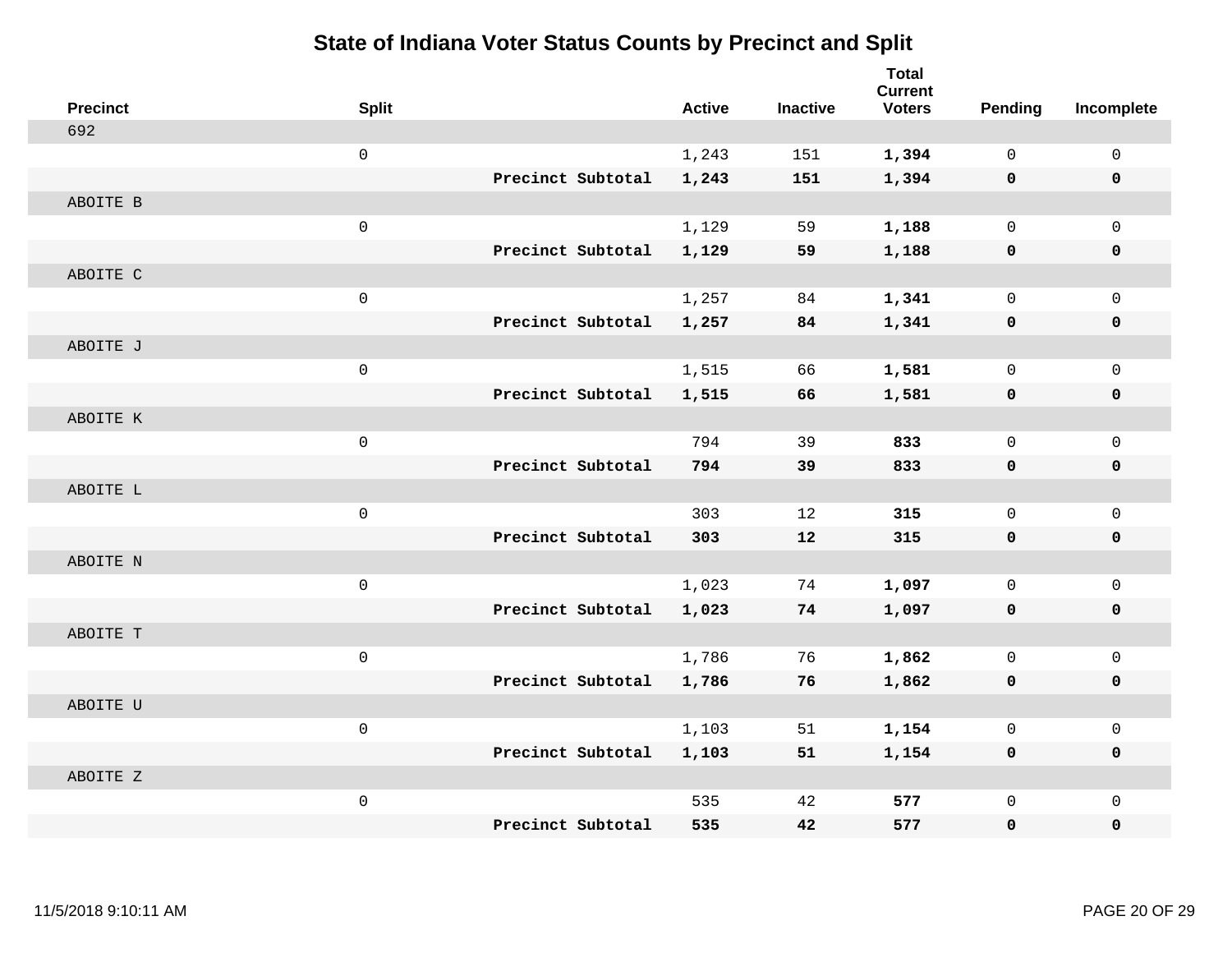| <b>Precinct</b> | <b>Split</b>        |                   | <b>Active</b> | <b>Inactive</b> | <b>Total</b><br><b>Current</b><br><b>Voters</b> | Pending      | Incomplete   |
|-----------------|---------------------|-------------------|---------------|-----------------|-------------------------------------------------|--------------|--------------|
| ADAMS B1        |                     |                   |               |                 |                                                 |              |              |
|                 | $\mathbf 0$         |                   | 122           | 8               | 130                                             | $\Omega$     | $\mathbf 0$  |
|                 |                     | Precinct Subtotal | 122           | 8               | 130                                             | $\mathbf 0$  | $\mathbf 0$  |
| ADAMS B2        |                     |                   |               |                 |                                                 |              |              |
|                 | $\mathbf 0$         |                   | 24            | $\mathbf{1}$    | 25                                              | $\mathbf 0$  | $\mathbf 0$  |
|                 |                     | Precinct Subtotal | 24            | $\mathbf{1}$    | 25                                              | $\mathbf{0}$ | 0            |
| ADAMS C         |                     |                   |               |                 |                                                 |              |              |
|                 | $\mathbf 0$         |                   | 19            | 2               | 21                                              | $\mathbf{0}$ | $\mathbf 0$  |
|                 |                     | Precinct Subtotal | 19            | $\overline{2}$  | 21                                              | $\mathbf 0$  | 0            |
| ADAMS E         |                     |                   |               |                 |                                                 |              |              |
|                 | $\mathbf 0$         |                   | 250           | 5               | 255                                             | $\mathbf 0$  | $\mathbf 0$  |
|                 |                     | Precinct Subtotal | 250           | 5               | 255                                             | $\mathbf 0$  | 0            |
| ADAMS F         |                     |                   |               |                 |                                                 |              |              |
|                 | $\mathbf 0$         |                   | 130           | 2               | 132                                             | $\Omega$     | $\mathbf 0$  |
|                 |                     | Precinct Subtotal | 130           | $\overline{2}$  | 132                                             | $\mathbf 0$  | 0            |
| ADAMS G         |                     |                   |               |                 |                                                 |              |              |
|                 | $\mathsf 0$         |                   | 745           | 42              | 787                                             | $\mathbf{0}$ | $\mathbf 0$  |
|                 |                     | Precinct Subtotal | 745           | 42              | 787                                             | $\mathbf 0$  | 0            |
| ADAMS N         |                     |                   |               |                 |                                                 |              |              |
|                 | $\mathsf 0$         |                   | 5             | $\mathbf 0$     | 5                                               | $\mathbf 0$  | $\mathbf 0$  |
|                 |                     | Precinct Subtotal | 5             | $\mathbf 0$     | 5                                               | $\mathbf 0$  | 0            |
| CEDAR CREEK A   |                     |                   |               |                 |                                                 |              |              |
|                 | $\mathbf 0$         |                   | 1,033         | 28              | 1,061                                           | $\mathbf 0$  | $\mathbf{0}$ |
|                 |                     | Precinct Subtotal | 1,033         | 28              | 1,061                                           | 0            | 0            |
| CEDAR CREEK B   |                     |                   |               |                 |                                                 |              |              |
|                 | $\mathbf{0}$        |                   | 1,043         | 48              | 1,091                                           | $\mathbf 0$  | $\mathbf 0$  |
|                 |                     | Precinct Subtotal | 1,043         | 48              | 1,091                                           | 0            | 0            |
| CEDAR CREEK C   |                     |                   |               |                 |                                                 |              |              |
|                 | $\mathsf{O}\xspace$ |                   | 673           | 97              | 770                                             | $\mathbf 0$  | $\mathbf 0$  |
|                 |                     | Precinct Subtotal | 673           | 97              | 770                                             | 0            | $\Omega$     |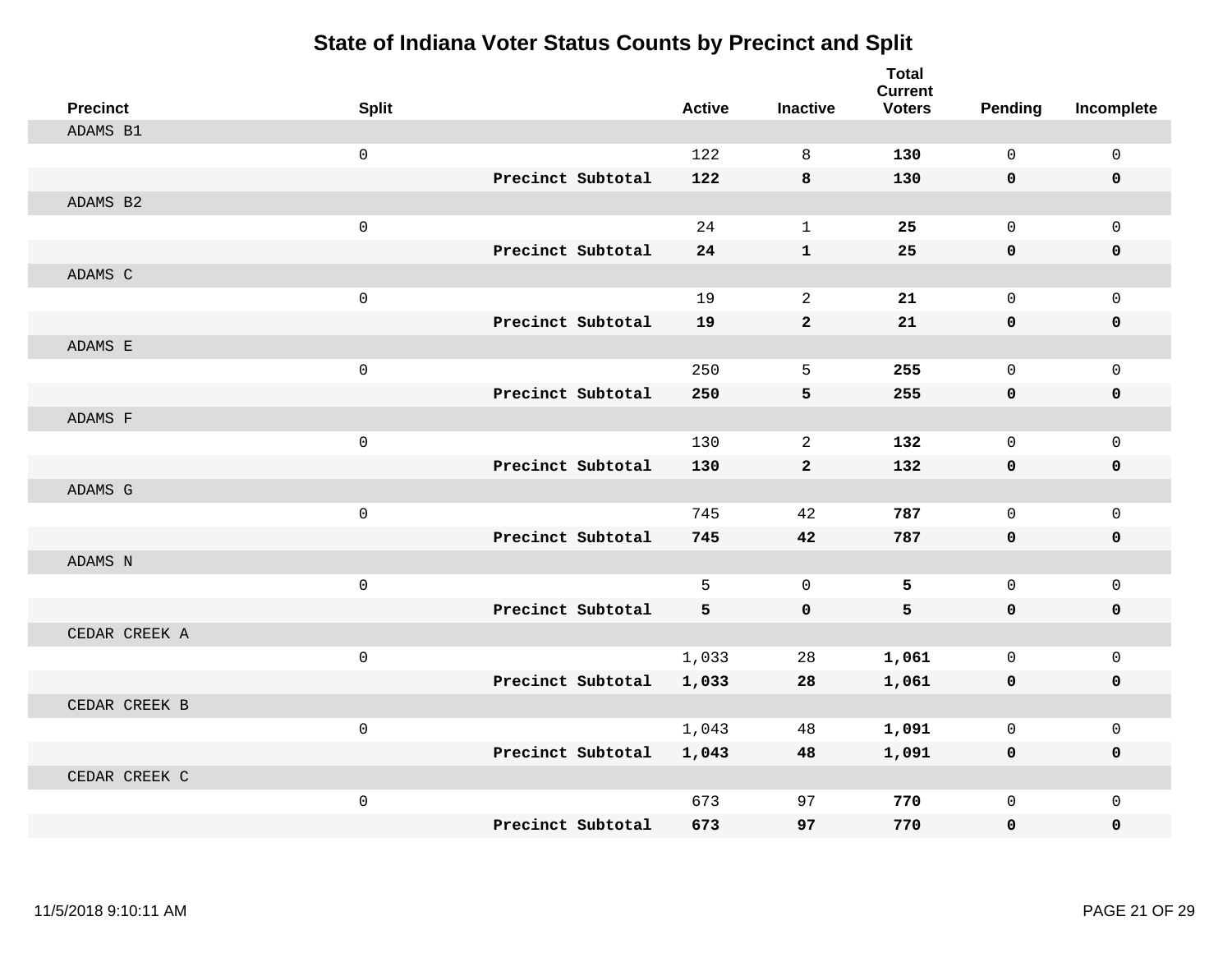| <b>Precinct</b> | <b>Split</b> |                   | <b>Active</b> | <b>Inactive</b> | <b>Total</b><br><b>Current</b><br><b>Voters</b> | Pending     | Incomplete   |
|-----------------|--------------|-------------------|---------------|-----------------|-------------------------------------------------|-------------|--------------|
| CEDAR CREEK D   |              |                   |               |                 |                                                 |             |              |
|                 | $\mathbf 0$  |                   | 1,167         | 40              | 1,207                                           | $\Omega$    | $\mathbf 0$  |
|                 |              | Precinct Subtotal | 1,167         | 40              | 1,207                                           | $\mathbf 0$ | $\mathbf 0$  |
| CEDAR CREEK E   |              |                   |               |                 |                                                 |             |              |
|                 | $\mathsf 0$  |                   | 1,170         | 46              | 1,216                                           | $\mathbf 0$ | $\mathbf{0}$ |
|                 |              | Precinct Subtotal | 1,170         | 46              | 1,216                                           | $\mathbf 0$ | 0            |
| CEDAR CREEK F   |              |                   |               |                 |                                                 |             |              |
|                 | $\mathsf 0$  |                   | 558           | 21              | 579                                             | $\mathbf 0$ | $\mathbf{0}$ |
|                 |              | Precinct Subtotal | 558           | 21              | 579                                             | $\mathbf 0$ | 0            |
| EEL RIVER A     |              |                   |               |                 |                                                 |             |              |
|                 | $\mathsf 0$  |                   | 921           | 30              | 951                                             | $\mathbf 0$ | $\mathbf 0$  |
|                 |              | Precinct Subtotal | 921           | 30              | 951                                             | $\mathbf 0$ | 0            |
| EEL RIVER B     |              |                   |               |                 |                                                 |             |              |
|                 | $\mathbf 0$  |                   | 1,258         | 58              | 1,316                                           | $\Omega$    | $\mathbf 0$  |
|                 |              | Precinct Subtotal | 1,258         | 58              | 1,316                                           | 0           | 0            |
| GRABILL         |              |                   |               |                 |                                                 |             |              |
|                 | $\mathsf{O}$ |                   | 641           | 30              | 671                                             | $\mathbf 0$ | $\mathbf{0}$ |
|                 |              | Precinct Subtotal | 641           | 30              | 671                                             | $\mathbf 0$ | 0            |
| HUNTERTOWN A    |              |                   |               |                 |                                                 |             |              |
|                 | $\mathsf{O}$ |                   | 1,080         | 79              | 1,159                                           | $\mathbf 0$ | $\mathbf{0}$ |
|                 |              | Precinct Subtotal | 1,080         | 79              | 1,159                                           | 0           | 0            |
| HUNTERTOWN B    |              |                   |               |                 |                                                 |             |              |
|                 | $\mathsf 0$  |                   | 1,459         | 87              | 1,546                                           | $\Omega$    | $\mathbf{0}$ |
|                 |              | Precinct Subtotal | 1,459         | 87              | 1,546                                           | 0           | 0            |
| HUNTERTOWN C    |              |                   |               |                 |                                                 |             |              |
|                 | $\mathbf 0$  |                   | 768           | 43              | 811                                             | $\Omega$    | $\mathbf 0$  |
|                 |              | Precinct Subtotal | 768           | 43              | 811                                             | 0           | 0            |
| HUNTERTOWN D    |              |                   |               |                 |                                                 |             |              |
|                 | $\mathsf{O}$ |                   | 1,245         | 54              | 1,299                                           | $\mathbf 0$ | $\mathbf{0}$ |
|                 |              | Precinct Subtotal | 1,245         | 54              | 1,299                                           | 0           | 0            |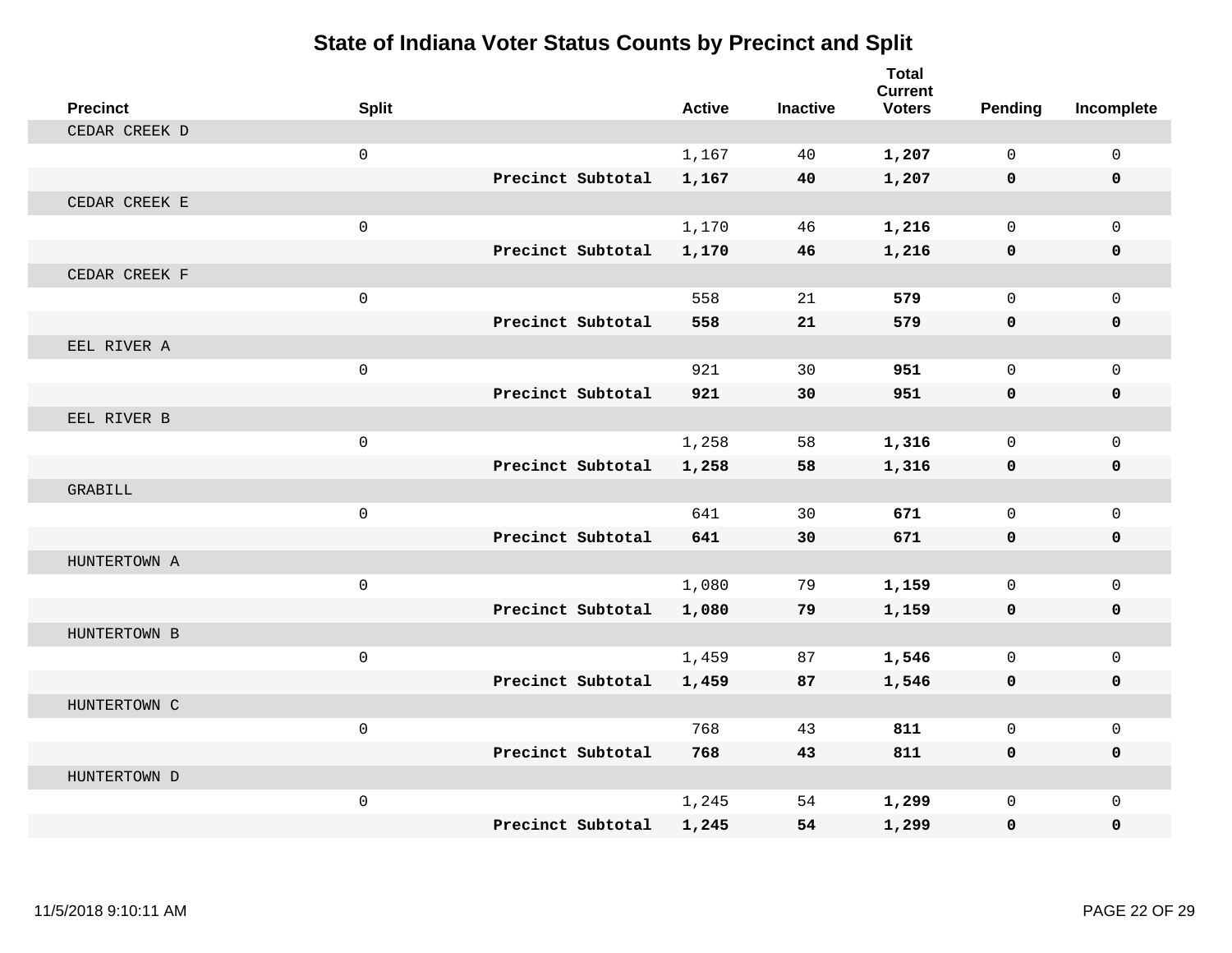| <b>Precinct</b>  | <b>Split</b>        |                   | <b>Active</b> | <b>Inactive</b> | <b>Total</b><br><b>Current</b><br><b>Voters</b> | <b>Pending</b> | Incomplete   |
|------------------|---------------------|-------------------|---------------|-----------------|-------------------------------------------------|----------------|--------------|
| HUNTERTOWN ER    |                     |                   |               |                 |                                                 |                |              |
|                  | $\mathsf{O}\xspace$ |                   | 624           | 46              | 670                                             | $\mathsf{O}$   | $\mathsf 0$  |
|                  |                     | Precinct Subtotal | 624           | 46              | 670                                             | $\mathbf{0}$   | 0            |
| <b>JACKSON</b>   |                     |                   |               |                 |                                                 |                |              |
|                  | $\mathsf{O}\xspace$ |                   | 333           | 16              | 349                                             | $\mathbf 0$    | $\Omega$     |
|                  |                     | Precinct Subtotal | 333           | 16              | 349                                             | $\mathbf 0$    | 0            |
| <b>JEFFERSON</b> |                     |                   |               |                 |                                                 |                |              |
|                  | $\mathsf{O}\xspace$ |                   | 1,233         | 41              | 1,274                                           | $\mathbf 0$    | $\mathbf 0$  |
|                  |                     | Precinct Subtotal | 1,233         | 41              | 1,274                                           | $\mathbf 0$    | 0            |
| LAFAYETTE A      |                     |                   |               |                 |                                                 |                |              |
|                  | $\mathsf{O}\xspace$ |                   | 1,196         | 55              | 1,251                                           | $\mathbf 0$    | $\mathbf{0}$ |
|                  |                     | Precinct Subtotal | 1,196         | 55              | 1,251                                           | $\mathbf 0$    | 0            |
| LAFAYETTE B      |                     |                   |               |                 |                                                 |                |              |
|                  | $\mathbf 0$         |                   | 834           | 28              | 862                                             | $\Omega$       | $\Omega$     |
|                  |                     | Precinct Subtotal | 834           | 28              | 862                                             | $\mathbf 0$    | $\mathbf 0$  |
| LAFAYETTE C      |                     |                   |               |                 |                                                 |                |              |
|                  | $\mathbf 0$         |                   | 649           | 55              | 704                                             | $\mathbf 0$    | $\mathbf{0}$ |
|                  |                     | Precinct Subtotal | 649           | 55              | 704                                             | $\mathbf 0$    | 0            |
| LAKE A           |                     |                   |               |                 |                                                 |                |              |
|                  | $\mathbf 0$         |                   | 709           | 20              | 729                                             | $\Omega$       | $\mathbf 0$  |
|                  |                     | Precinct Subtotal | 709           | 20              | 729                                             | $\mathbf 0$    | 0            |
| LAKE B           |                     |                   |               |                 |                                                 |                |              |
|                  | $\mathsf{O}\xspace$ |                   | 1,223         | 29              | 1,252                                           | $\mathbf 0$    | $\mathbf{0}$ |
|                  |                     | Precinct Subtotal | 1,223         | 29              | 1,252                                           | 0              | 0            |
| LEO-CEDARVILLE A |                     |                   |               |                 |                                                 |                |              |
|                  | $\mathsf{O}\xspace$ |                   | 1,403         | 83              | 1,486                                           | $\mathbf 0$    | $\mathbf{0}$ |
|                  |                     | Precinct Subtotal | 1,403         | 83              | 1,486                                           | $\mathbf 0$    | 0            |
| LEO-CEDARVILLE B |                     |                   |               |                 |                                                 |                |              |
|                  | $\mathsf{O}\xspace$ |                   | 1,113         | 78              | 1,191                                           | $\mathbf{0}$   | $\mathbf 0$  |
|                  |                     | Precinct Subtotal | 1,113         | 78              | 1,191                                           | 0              | 0            |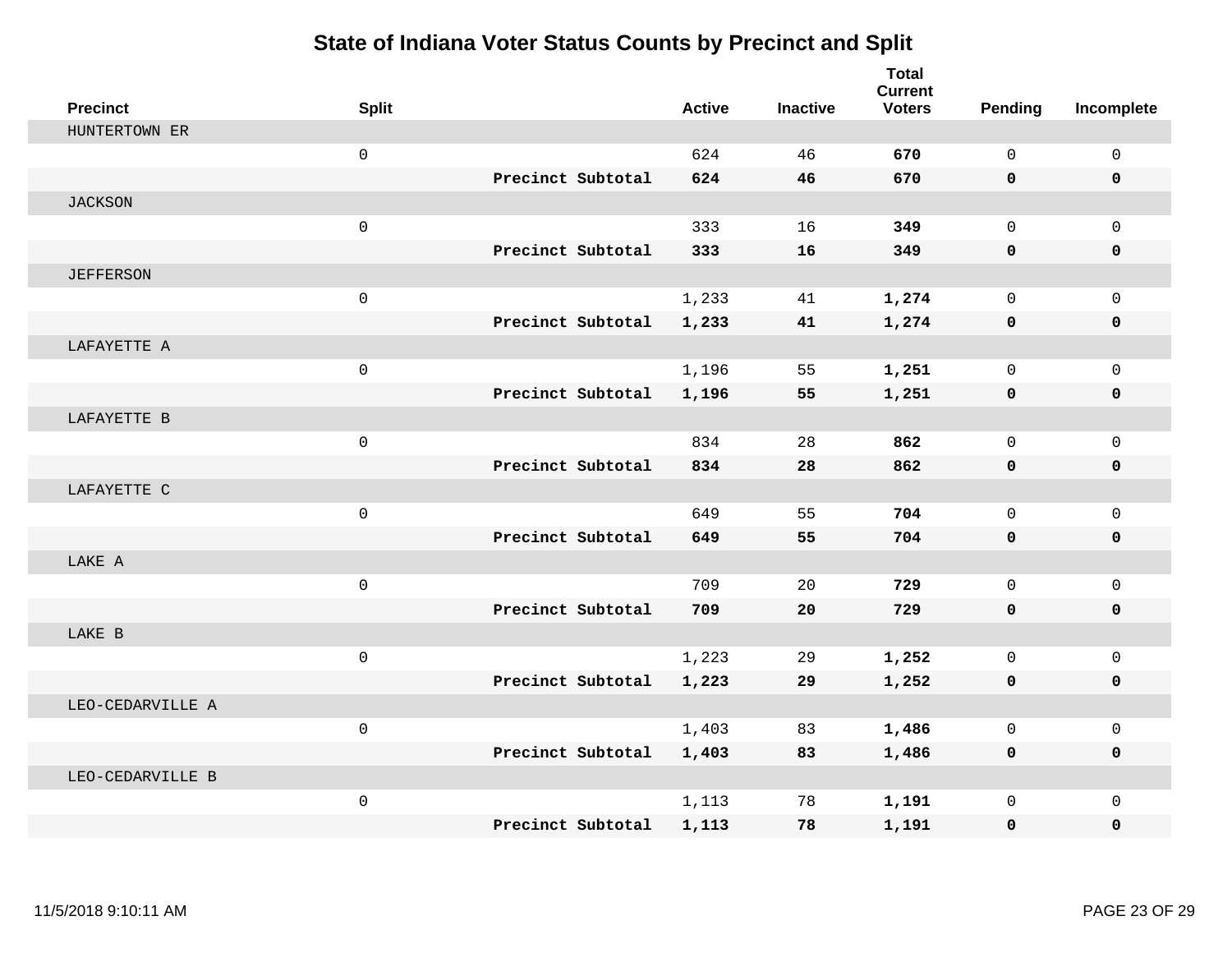| <b>Precinct</b> | <b>Split</b>        |                   | <b>Active</b> | <b>Inactive</b> | <b>Total</b><br><b>Current</b><br><b>Voters</b> | Pending      | Incomplete   |
|-----------------|---------------------|-------------------|---------------|-----------------|-------------------------------------------------|--------------|--------------|
| MADISON         |                     |                   |               |                 |                                                 |              |              |
|                 | $\mathsf{O}\xspace$ |                   | 1,184         | 62              | 1,246                                           | $\mathbf 0$  | $\mathbf 0$  |
|                 |                     | Precinct Subtotal | 1,184         | 62              | 1,246                                           | 0            | $\mathbf 0$  |
| MARION A        |                     |                   |               |                 |                                                 |              |              |
|                 | $\mathsf 0$         |                   | 832           | 32              | 864                                             | $\mathbf 0$  | $\mathbf 0$  |
|                 |                     | Precinct Subtotal | 832           | 32              | 864                                             | 0            | 0            |
| MARION B        |                     |                   |               |                 |                                                 |              |              |
|                 | $\mathbf 0$         |                   | 873           | 22              | 895                                             | $\mathsf{O}$ | $\mathbf 0$  |
|                 |                     | Precinct Subtotal | 873           | 22              | 895                                             | $\mathbf 0$  | 0            |
| MARION C        |                     |                   |               |                 |                                                 |              |              |
|                 | $\mathsf 0$         |                   | 930           | 24              | 954                                             | $\mathsf{O}$ | $\mathbf 0$  |
|                 |                     | Precinct Subtotal | 930           | 24              | 954                                             | $\mathbf 0$  | 0            |
| MAUMEE          |                     |                   |               |                 |                                                 |              |              |
|                 | $\mathsf 0$         |                   | 658           | 49              | 707                                             | $\mathbf{0}$ | $\mathbf 0$  |
|                 |                     | Precinct Subtotal | 658           | 49              | 707                                             | 0            | 0            |
| MILAN           |                     |                   |               |                 |                                                 |              |              |
|                 | $\mathsf 0$         |                   | 1,630         | 67              | 1,697                                           | $\mathbf{0}$ | $\mathbf 0$  |
|                 |                     | Precinct Subtotal | 1,630         | 67              | 1,697                                           | 0            | 0            |
| MONROE          |                     |                   |               |                 |                                                 |              |              |
|                 | $\mathsf{O}\xspace$ |                   | 490           | 18              | 508                                             | $\mathbf 0$  | $\mathbf 0$  |
|                 |                     | Precinct Subtotal | 490           | 18              | 508                                             | 0            | 0            |
| MONROEVILLE     |                     |                   |               |                 |                                                 |              |              |
|                 | $\mathbf 0$         |                   | 735           | 42              | 777                                             | $\mathbf 0$  | $\mathbf{0}$ |
|                 |                     | Precinct Subtotal | 735           | 42              | 777                                             | 0            | 0            |
| NH 1            |                     |                   |               |                 |                                                 |              |              |
|                 | $\mathsf{O}\xspace$ |                   | 1,172         | 57              | 1,229                                           | 0            | $\mathbf 0$  |
|                 |                     | Precinct Subtotal | 1,172         | 57              | 1,229                                           | 0            | 0            |
| NH 1J           |                     |                   |               |                 |                                                 |              |              |
|                 | $\mathsf{O}\xspace$ |                   | 188           | 9               | 197                                             | $\mathbf 0$  | $\mathbf{0}$ |
|                 |                     | Precinct Subtotal | 188           | 9               | 197                                             | 0            | 0            |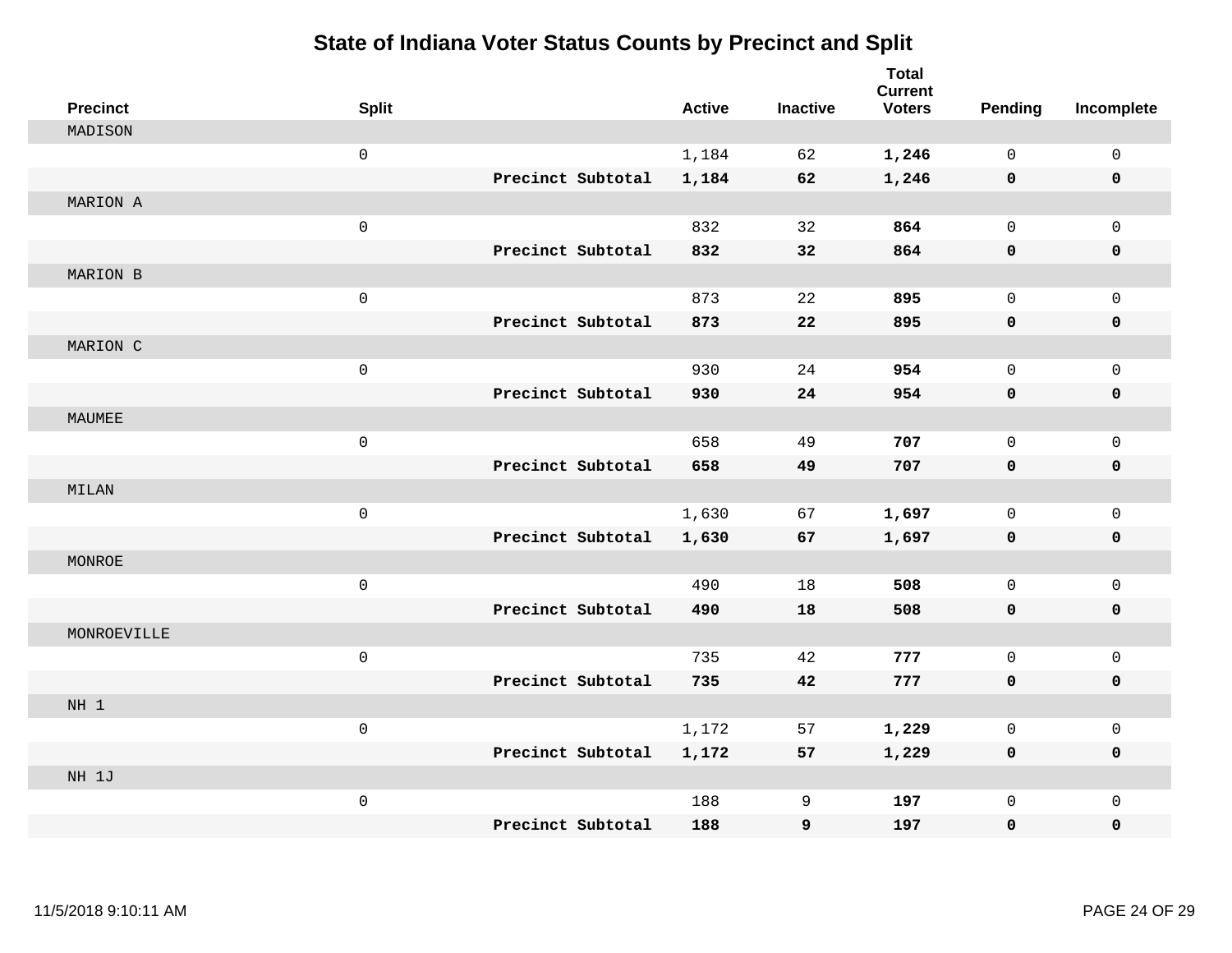|       | <b>Precinct</b> | <b>Split</b>        |                   |                   | <b>Active</b>           | <b>Inactive</b> | <b>Total</b><br><b>Current</b><br><b>Voters</b> | Pending      | Incomplete   |
|-------|-----------------|---------------------|-------------------|-------------------|-------------------------|-----------------|-------------------------------------------------|--------------|--------------|
|       | NH 1SJ          |                     |                   |                   |                         |                 |                                                 |              |              |
|       |                 | $\mathsf{O}\xspace$ |                   |                   | 708                     | 34              | 742                                             | $\mathbf 0$  | $\mathsf 0$  |
|       |                 |                     | Precinct Subtotal |                   | 708                     | 34              | 742                                             | $\mathbf 0$  | $\mathbf 0$  |
| NH 2A |                 |                     |                   |                   |                         |                 |                                                 |              |              |
|       |                 | $\mathsf{O}\xspace$ |                   |                   | 1,751                   | 104             | 1,855                                           | $\mathsf{O}$ | $\mathbf 0$  |
|       |                 |                     |                   | Precinct Subtotal | 1,751                   | 104             | 1,855                                           | 0            | $\mathbf 0$  |
|       | $NH 2J-1$       |                     |                   |                   |                         |                 |                                                 |              |              |
|       |                 | $\mathsf{O}\xspace$ |                   |                   | 25                      | $\mathbf 0$     | 25                                              | $\mathbf{0}$ | $\mathbf 0$  |
|       |                 |                     | Precinct Subtotal |                   | 25                      | $\mathbf 0$     | 25                                              | $\mathbf 0$  | $\mathbf 0$  |
|       | $NH 2J-2$       |                     |                   |                   |                         |                 |                                                 |              |              |
|       |                 | $\mathsf{O}\xspace$ |                   |                   | 34                      | $\mathbf{1}$    | 35                                              | 0            | $\mathbf 0$  |
|       |                 |                     |                   | Precinct Subtotal | 34                      | ${\bf 1}$       | 35                                              | $\mathbf 0$  | $\mathbf 0$  |
|       | $NH 2J-3$       |                     |                   |                   |                         |                 |                                                 |              |              |
|       |                 | $\mathsf{O}\xspace$ |                   |                   | 3                       | $\Omega$        | $\overline{3}$                                  | 0            | $\mathbf 0$  |
|       |                 |                     | Precinct Subtotal |                   | 3                       | 0               | $\mathbf{3}$                                    | $\mathbf 0$  | $\mathbf 0$  |
|       | NH 2J-4         |                     |                   |                   |                         |                 |                                                 |              |              |
|       |                 | $\mathsf{O}\xspace$ |                   |                   | 4                       | $\mathbf 0$     | 4                                               | 0            | $\mathsf{O}$ |
|       |                 |                     | Precinct Subtotal |                   | $\overline{\mathbf{4}}$ | $\pmb{0}$       | $\boldsymbol{4}$                                | $\mathbf 0$  | $\mathbf 0$  |
| NH 3A |                 |                     |                   |                   |                         |                 |                                                 |              |              |
|       |                 | $\mathsf{O}\xspace$ |                   |                   | 1,043                   | 48              | 1,091                                           | 0            | $\mathsf{O}$ |
|       |                 |                     |                   | Precinct Subtotal | 1,043                   | 48              | 1,091                                           | 0            | $\mathbf 0$  |
| NH 3B |                 |                     |                   |                   |                         |                 |                                                 |              |              |
|       |                 | $\mathsf{O}\xspace$ |                   |                   | 1,074                   | 44              | 1,118                                           | 0            | $\mathbf 0$  |
|       |                 |                     |                   | Precinct Subtotal | 1,074                   | 44              | 1,118                                           | $\mathbf 0$  | $\mathbf 0$  |
| NH 4A |                 |                     |                   |                   |                         |                 |                                                 |              |              |
|       |                 | $\mathsf{O}\xspace$ |                   |                   | 1,097                   | 110             | 1,207                                           | 0            | $\mathsf{O}$ |
|       |                 |                     |                   | Precinct Subtotal | 1,097                   | 110             | 1,207                                           | 0            | 0            |
| NH 4B |                 |                     |                   |                   |                         |                 |                                                 |              |              |
|       |                 | $\mathsf{O}\xspace$ |                   |                   | 936                     | 44              | 980                                             | 0            | $\mathsf{O}$ |
|       |                 |                     | Precinct Subtotal |                   | 936                     | 44              | 980                                             | 0            | 0            |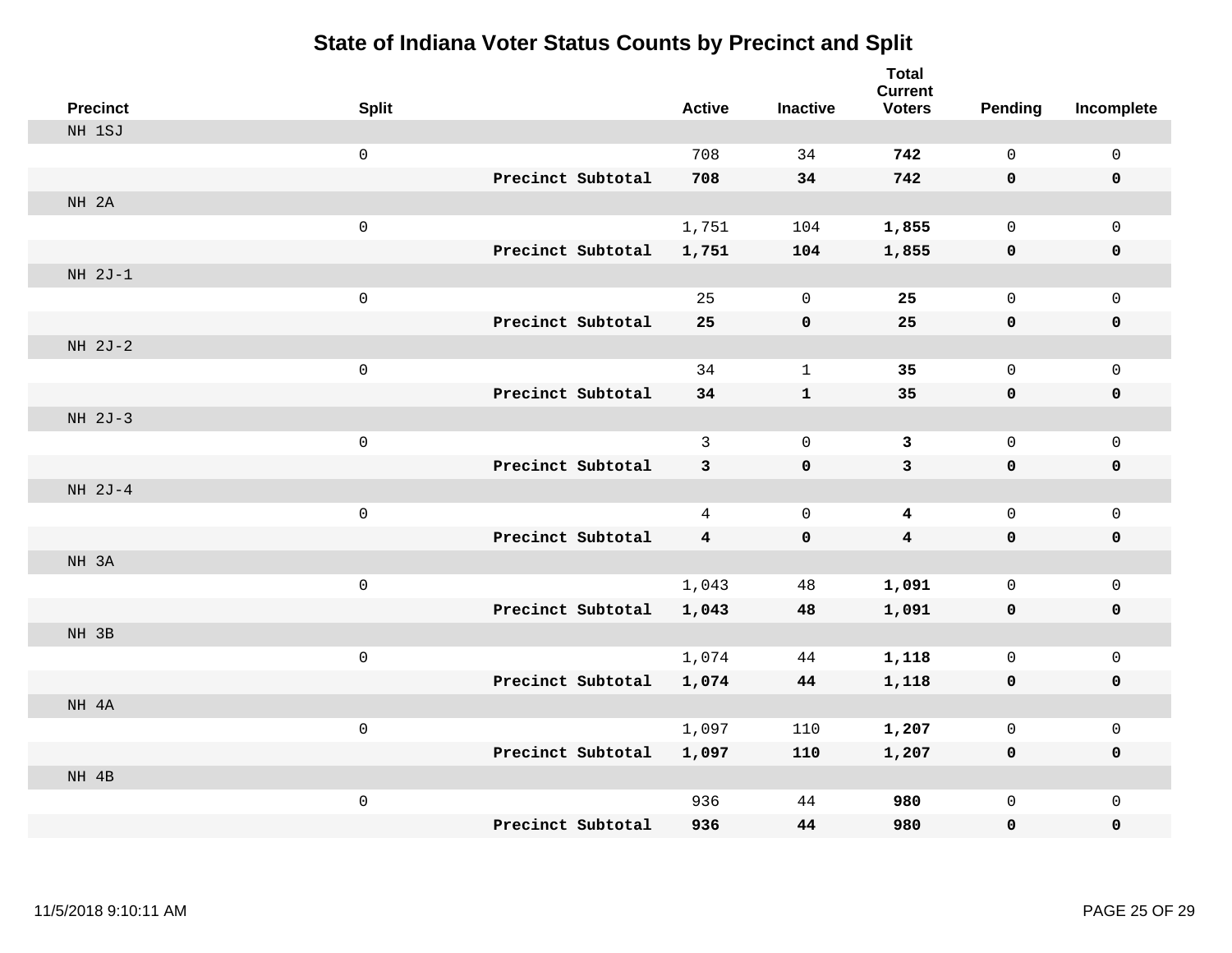| <b>Precinct</b> | <b>Split</b>        |                   | <b>Active</b> | <b>Inactive</b> | <b>Total</b><br><b>Current</b><br><b>Voters</b> | <b>Pending</b> | Incomplete  |
|-----------------|---------------------|-------------------|---------------|-----------------|-------------------------------------------------|----------------|-------------|
| NH 5A           |                     |                   |               |                 |                                                 |                |             |
|                 | $\mathsf 0$         |                   | 31            | 14              | 45                                              | $\mathsf{O}$   | $\mathsf 0$ |
|                 |                     | Precinct Subtotal | 31            | 14              | 45                                              | $\mathbf 0$    | $\mathbf 0$ |
| NH 5B           |                     |                   |               |                 |                                                 |                |             |
|                 | $\mathsf 0$         |                   | 707           | 85              | 792                                             | $\mathbf{0}$   | $\mathbf 0$ |
|                 |                     | Precinct Subtotal | 707           | 85              | 792                                             | $\mathbf 0$    | 0           |
| NH 5C           |                     |                   |               |                 |                                                 |                |             |
|                 | $\mathsf 0$         |                   | 835           | 66              | 901                                             | $\mathsf{O}$   | $\mathsf 0$ |
|                 |                     | Precinct Subtotal | 835           | 66              | 901                                             | $\mathbf 0$    | $\pmb{0}$   |
| NH 5D           |                     |                   |               |                 |                                                 |                |             |
|                 | $\mathsf 0$         |                   | $\mathbf{1}$  | $\mathbf 0$     | $\mathbf{1}$                                    | $\mathbf 0$    | $\mathbf 0$ |
|                 |                     | Precinct Subtotal | $\mathbf{1}$  | $\pmb{0}$       | $\mathbf{1}$                                    | $\mathbf 0$    | $\pmb{0}$   |
| NH 5E           |                     |                   |               |                 |                                                 |                |             |
|                 | $\mathsf 0$         |                   | 80            | 2               | 82                                              | $\mathbf 0$    | $\mathbf 0$ |
|                 |                     | Precinct Subtotal | 80            | $\overline{a}$  | 82                                              | $\mathbf 0$    | $\mathbf 0$ |
| PERRY B         |                     |                   |               |                 |                                                 |                |             |
|                 | $\mathsf 0$         |                   | 1,347         | 57              | 1,404                                           | $\mathbf 0$    | $\mathsf 0$ |
|                 |                     | Precinct Subtotal | 1,347         | 57              | 1,404                                           | 0              | $\pmb{0}$   |
| PERRY D         |                     |                   |               |                 |                                                 |                |             |
|                 | $\mathsf 0$         |                   | 1,409         | 54              | 1,463                                           | $\mathbf 0$    | $\mathbf 0$ |
|                 |                     | Precinct Subtotal | 1,409         | 54              | 1,463                                           | 0              | $\mathbf 0$ |
| PERRY H         |                     |                   |               |                 |                                                 |                |             |
|                 | $\mathsf{O}\xspace$ |                   | 1,175         | 82              | 1,257                                           | $\mathsf{O}$   | $\mathbf 0$ |
|                 |                     | Precinct Subtotal | 1,175         | 82              | 1,257                                           | 0              | 0           |
| PERRY J         |                     |                   |               |                 |                                                 |                |             |
|                 | $\mathsf{O}\xspace$ |                   | 626           | 36              | 662                                             | $\mathbf 0$    | $\mathbf 0$ |
|                 |                     | Precinct Subtotal | 626           | 36              | 662                                             | 0              | $\mathbf 0$ |
| PERRY K         |                     |                   |               |                 |                                                 |                |             |
|                 | $\mathsf{O}\xspace$ |                   | 846           | 51              | 897                                             | $\mathsf{O}$   | $\mathbf 0$ |
|                 |                     | Precinct Subtotal | 846           | 51              | 897                                             | $\mathbf 0$    | 0           |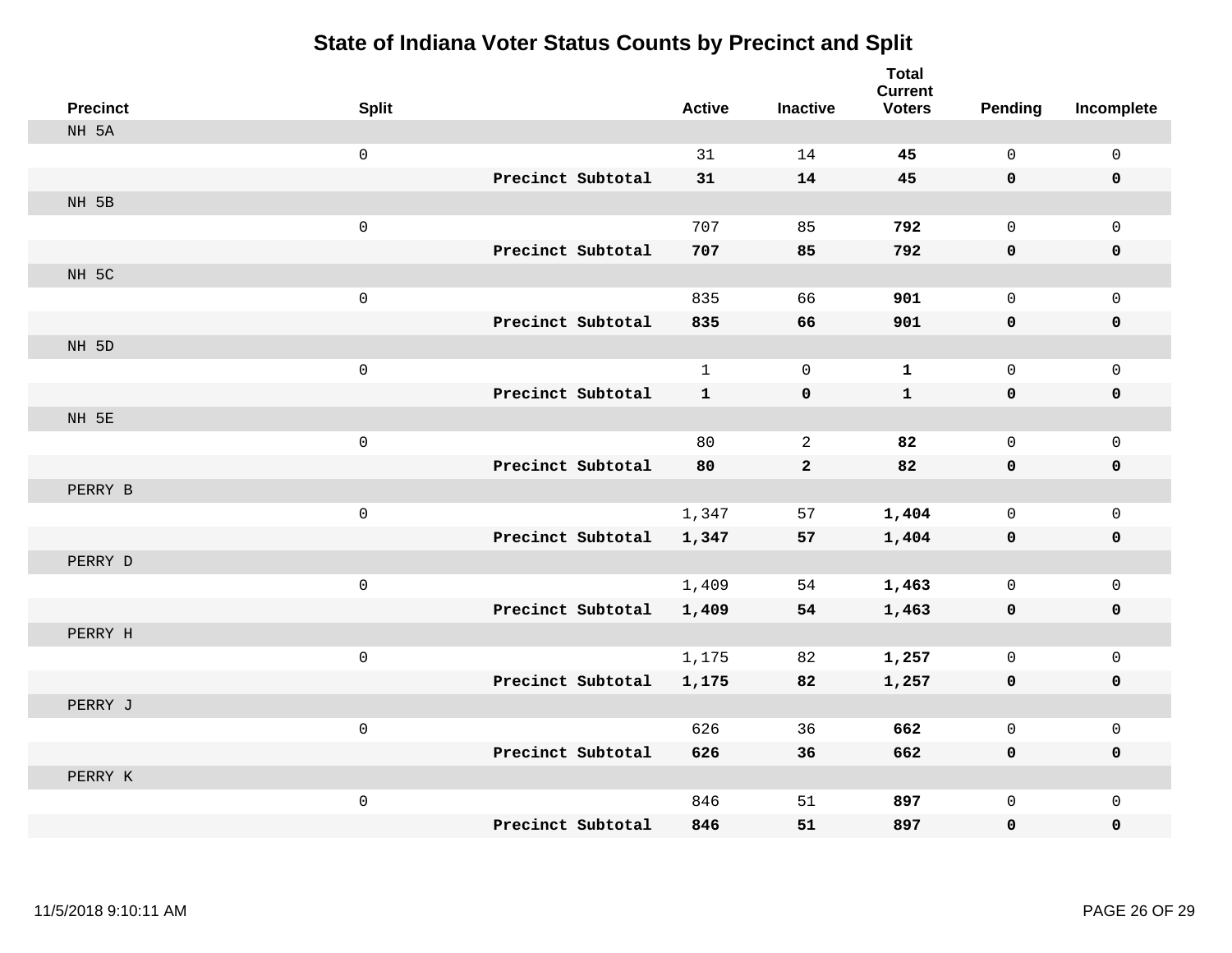| <b>Precinct</b> | <b>Split</b>        |                   | <b>Active</b>  | <b>Inactive</b>     | <b>Total</b><br><b>Current</b><br><b>Voters</b> | Pending      | Incomplete          |
|-----------------|---------------------|-------------------|----------------|---------------------|-------------------------------------------------|--------------|---------------------|
| PERRY L         |                     |                   |                |                     |                                                 |              |                     |
|                 | $\mathsf{O}$        |                   | 1,735          | 100                 | 1,835                                           | $\mathbf 0$  | $\mathsf{O}\xspace$ |
|                 |                     | Precinct Subtotal | 1,735          | 100                 | 1,835                                           | 0            | $\mathbf 0$         |
| PERRY N         |                     |                   |                |                     |                                                 |              |                     |
|                 | $\mathsf{O}$        |                   | 1,312          | 63                  | 1,375                                           | $\mathbf 0$  | 0                   |
|                 |                     | Precinct Subtotal | 1,312          | 63                  | 1,375                                           | 0            | 0                   |
| PERRY O         |                     |                   |                |                     |                                                 |              |                     |
|                 | $\mathsf{O}\xspace$ |                   | 919            | 43                  | 962                                             | $\mathsf{O}$ | $\mathsf{O}\xspace$ |
|                 |                     | Precinct Subtotal | 919            | 43                  | 962                                             | 0            | 0                   |
| PERRY R         |                     |                   |                |                     |                                                 |              |                     |
|                 | PERRY R - 1         |                   | 601            | 22                  | 623                                             | $\mathsf{O}$ | $\mathbf 0$         |
|                 | PERRY R - TOWN      |                   | $\overline{a}$ | $\mathsf{O}\xspace$ | $\overline{2}$                                  | $\mathsf{O}$ | 0                   |
|                 |                     | Precinct Subtotal | 603            | 22                  | 625                                             | 0            | 0                   |
| PERRY S         |                     |                   |                |                     |                                                 |              |                     |
|                 | $\mathsf{O}\xspace$ |                   | 1,499          | 45                  | 1,544                                           | $\mathbf{0}$ | $\mathbf 0$         |
|                 |                     | Precinct Subtotal | 1,499          | 45                  | 1,544                                           | 0            | 0                   |
| PERRY T         |                     |                   |                |                     |                                                 |              |                     |
|                 | $\mathsf{O}\xspace$ |                   | 452            | 25                  | 477                                             | $\mathsf{O}$ | $\mathsf{O}\xspace$ |
|                 |                     | Precinct Subtotal | 452            | 25                  | 477                                             | 0            | 0                   |
| PLEASANT A      |                     |                   |                |                     |                                                 |              |                     |
|                 | $\mathbf 0$         |                   | 409            | 24                  | 433                                             | $\mathbf 0$  | $\mathbf 0$         |
|                 |                     | Precinct Subtotal | 409            | 24                  | 433                                             | 0            | 0                   |
| PLEASANT B      |                     |                   |                |                     |                                                 |              |                     |
|                 | $\mathsf 0$         |                   | 899            | 45                  | 944                                             | $\mathsf{O}$ | $\mathsf{O}$        |
|                 |                     | Precinct Subtotal | 899            | 45                  | 944                                             | 0            | 0                   |
| PLEASANT C      |                     |                   |                |                     |                                                 |              |                     |
|                 | $\mathsf 0$         |                   | 857            | 36                  | 893                                             | $\mathbf{0}$ | $\mathsf{O}$        |
|                 |                     | Precinct Subtotal | 857            | 36                  | 893                                             | 0            | 0                   |
| SCIPIO          |                     |                   |                |                     |                                                 |              |                     |
|                 | $\mathsf 0$         |                   | 277            | 15                  | 292                                             | $\mathsf{O}$ | $\mathsf{O}$        |
|                 |                     | Precinct Subtotal | 277            | 15                  | 292                                             | 0            | $\mathbf 0$         |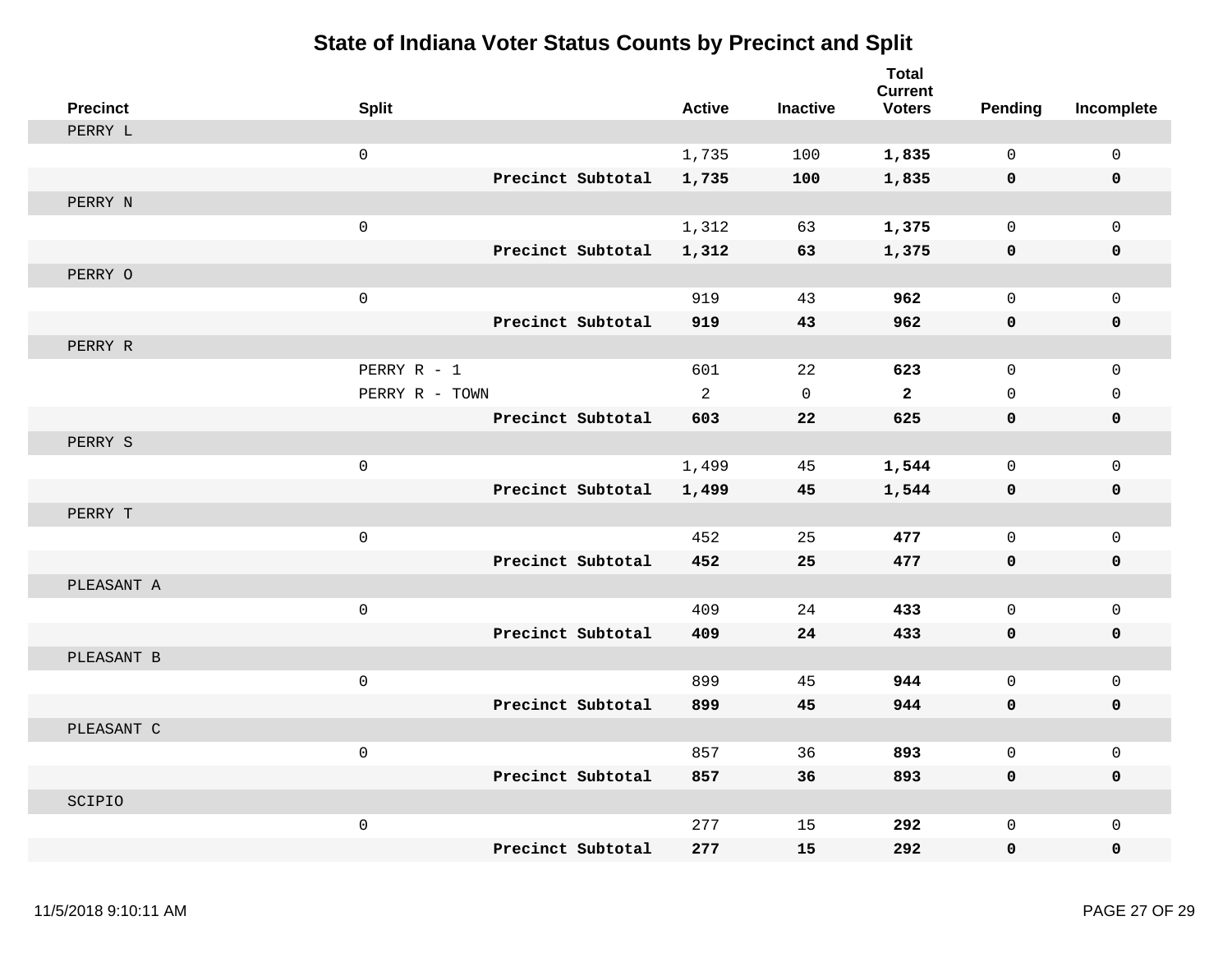| <b>Precinct</b> | <b>Split</b>        |                   | <b>Active</b> | <b>Inactive</b> | <b>Total</b><br><b>Current</b><br><b>Voters</b> | <b>Pending</b> | Incomplete   |
|-----------------|---------------------|-------------------|---------------|-----------------|-------------------------------------------------|----------------|--------------|
| SPRINGFIELD A   |                     |                   |               |                 |                                                 |                |              |
|                 | $\mathsf 0$         |                   | 843           | 27              | 870                                             | 0              | $\mathsf{O}$ |
|                 |                     | Precinct Subtotal | 843           | 27              | 870                                             | 0              | $\mathbf 0$  |
| SPRINGFIELD B   |                     |                   |               |                 |                                                 |                |              |
|                 | $\mathsf{O}\xspace$ |                   | 989           | 71              | 1,060                                           | $\mathbf 0$    | $\mathbf{0}$ |
|                 |                     | Precinct Subtotal | 989           | 71              | 1,060                                           | 0              | 0            |
| ST JOE A        |                     |                   |               |                 |                                                 |                |              |
|                 | $\mathsf{O}$        |                   | 977           | 57              | 1,034                                           | 0              | $\mathsf{O}$ |
|                 |                     | Precinct Subtotal | 977           | 57              | 1,034                                           | 0              | $\pmb{0}$    |
| ST JOE B1       |                     |                   |               |                 |                                                 |                |              |
|                 | $\mathsf 0$         |                   | 817           | 54              | 871                                             | $\mathbf 0$    | $\mathbf{0}$ |
|                 |                     | Precinct Subtotal | 817           | 54              | 871                                             | 0              | 0            |
| ST JOE B2       |                     |                   |               |                 |                                                 |                |              |
|                 | $\mathsf{O}$        |                   | 438           | 103             | 541                                             | $\mathbf 0$    | $\mathbf 0$  |
|                 |                     | Precinct Subtotal | 438           | 103             | 541                                             | 0              | 0            |
| ST JOE C        |                     |                   |               |                 |                                                 |                |              |
|                 | $\mathsf{O}$        |                   | 20            | $\mathbf{1}$    | 21                                              | 0              | $\mathbf{0}$ |
|                 |                     | Precinct Subtotal | 20            | $\mathbf{1}$    | 21                                              | 0              | $\pmb{0}$    |
| ST JOE D        |                     |                   |               |                 |                                                 |                |              |
|                 | $\mathsf{O}$        |                   | 6             | $\mathbf{1}$    | $7\phantom{.0}$                                 | $\mathbf 0$    | $\mathsf{O}$ |
|                 |                     | Precinct Subtotal | 6             | $\mathbf{1}$    | $7\phantom{.}$                                  | $\mathbf{0}$   | 0            |
| ST JOE E        |                     |                   |               |                 |                                                 |                |              |
|                 | $\mathsf{O}$        |                   | 347           | 7               | 354                                             | $\mathbf 0$    | $\mathbf{0}$ |
|                 |                     | Precinct Subtotal | 347           | $\overline{7}$  | 354                                             | 0              | 0            |
| ST JOE F        |                     |                   |               |                 |                                                 |                |              |
|                 | $\mathbf 0$         |                   | 551           | 30              | 581                                             | 0              | $\mathbf 0$  |
|                 |                     | Precinct Subtotal | 551           | 30              | 581                                             | 0              | 0            |
| ST JOE G        |                     |                   |               |                 |                                                 |                |              |
|                 | $\mathsf{O}$        |                   | 1,241         | 37              | 1,278                                           | $\mathbf 0$    | $\mathsf{O}$ |
|                 |                     | Precinct Subtotal | 1,241         | 37              | 1,278                                           | 0              | 0            |